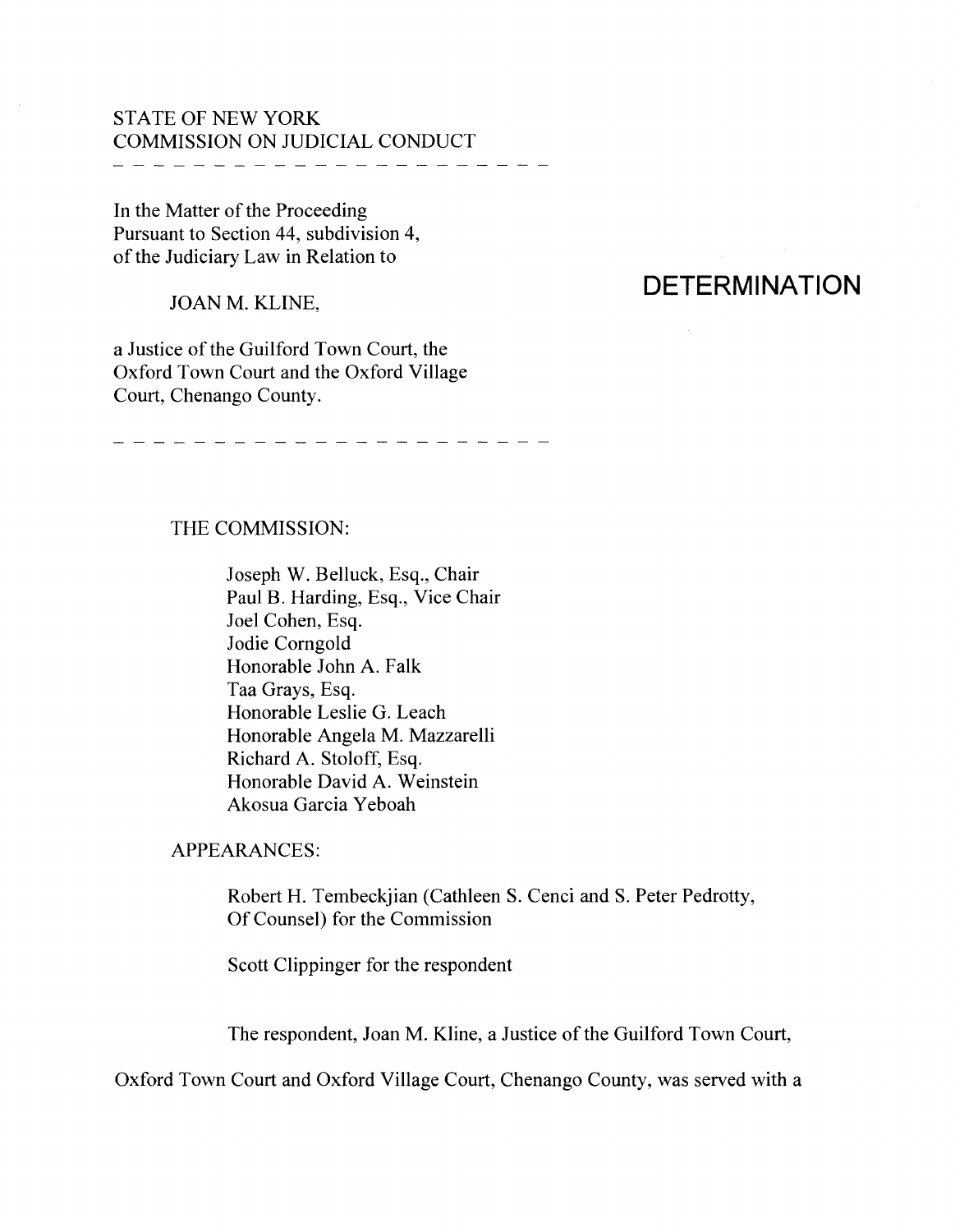Formal Written Complaint dated July 11, 2017, containing seven charges. The Formal Written Complaint alleged that in several cases respondent acted in a manner that appeared to coerce guilty pleas (Charge I), undermined the right to counsel (Charge II), conveyed an appearance of bias (Charge III), elicited incriminatory responses from a defendant at arraignment (Charge IV), and made discourteous and threatening comments (Charge V); it was also alleged that she destroyed court records without authorization (Charge VI) and held extra-judicial positions, as a court clerk and as a fire police officer, that were incompatible with judicial office (Charge VII). Respondent filed an Answer dated August 29, 2017.

On October 17, 2017, the Administrator, respondent's counsel and respondent entered into an Agreed Statement of Facts pursuant to Section 44, subdivision 5, of the Judiciary Law, stipulating that the Commission make its determination based upon the agreed facts, recommending that respondent be censured and waiving further submissions and oral argument.

On December 7, 2017, the Commission accepted the Agreed Statement and made the following determination:

1. From 2008 to the present, respondent has been a Justice of the Guilford Town Court, Chenango County. Her current term expires on December 31, 2017.

2. From March 2013 to July 2016, respondent served as Acting Justice of the Oxford Village Court, Chenango County. From March 2013 to May 4, 2017, respondent also served as clerk of the Oxford Village Court, Chenango County.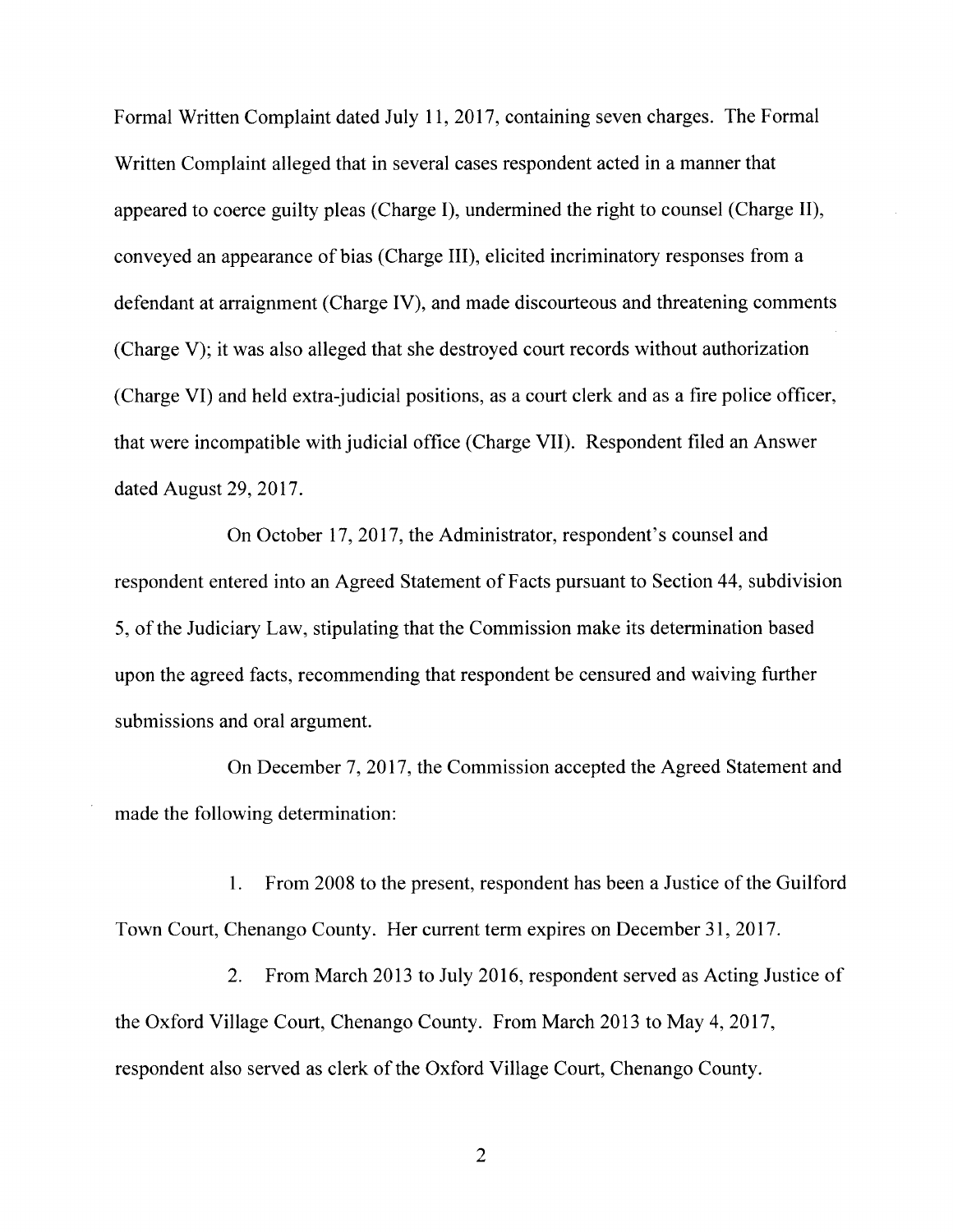3. From 2009 to May 4, 2017, respondent served as a clerk of the Oxford Town Court, Chenango County.

4. From 2013 to the present, respondent has served as a clerk of the Bainbridge Town Court, Chenango County.

5. On May 16, 2017, respondent was temporarily assigned as a Justice of the Oxford Town Court and the Oxford Village Court, Chenango County, by Sixth Judicial District Acting Administrative Judge M. Rita Connerton, for terms to expire on December 31, 2017.

6. Respondent is not an attorney.

As to Charge I of the Formal Written Complaint:

7. As set forth below, from December 2014 to January 2015, with respect to *People v Nathaniel R. Smith* and *People v Leslie* G. *Lapham,* in which the defendants were charged in the Oxford Village Court with violations of the Vehicle and Traffic Law ("VTL"), respondent, while acting in her capacity as court clerk but simultaneously holding the position of Acting Justice, acted in a manner that appeared intended to coerce the defendants to plead guilty by telling them that they could not enter a plea of not guilty to the charges against them.

## *People v Nathaniel R. Smith*

8. On December 5, 2014, Nathaniel Smith was charged in the Oxford Village Court with Disobeying a Traffic Control Device, a violation of VTL Section 1110( a). The simplified information and supporting deposition both indicated "N.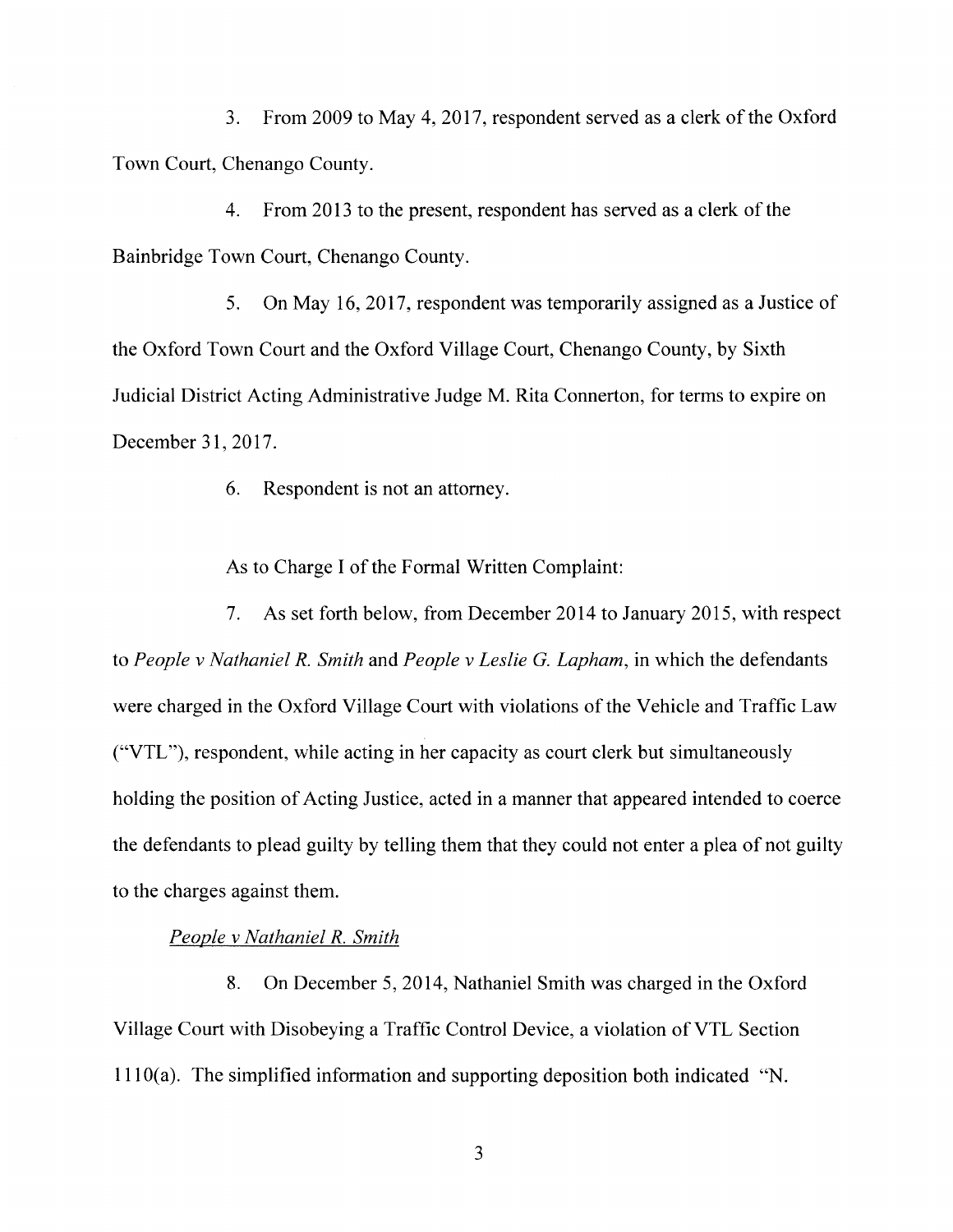CANAL 57-40."

9. Mr. Smith pled not guilty by mail. Mr. Smith also sent a letter to the Oxford Village Court, dated December 18, 2014, stating, "I am hoping my charges can be reduced or possibly thrown out."

10. On December 19, 2014, Mr. Smith initiated a telephone conversation with respondent, who told him that he was not allowed to plead not guilty because he had "already had a reduction." Mr. Smith told respondent that he would change his plea to guilty. On Mr. Smith's letter of December 18, 2014, respondent wrote: "He is remailing a Guilty Plea."

11. By letter dated December 21, 2014, then-Oxford Village Justice John V. Weidman notified Mr. Smith that the court accepted his guilty plea and assessed a fine and surcharge totaling \$220.

12. By letter dated January 1, 2015, Mr. Smith wrote to the court "to formally change [his] plea to guilty" and enclosed a check in the amount of \$220.

#### *People v Leslie* G. *Lapham*

13. On December 27, 2014, Leslie G. Lapham was charged in the Oxford Village Court with Disobeying a Traffic Control Device, in violation of YTL Section  $1110(a)$ , as to which a conviction would result in two points on a driver's license. The ticket and supporting deposition both indicated "S. CANAL 50 IN 30."

14. On January 5, 2015, Mr. Lapham telephoned the court and first spoke with respondent. Mr. Lapham asked for directions, stating that he had received a traffic ticket and that he wanted to appear in court. Respondent did not give him directions but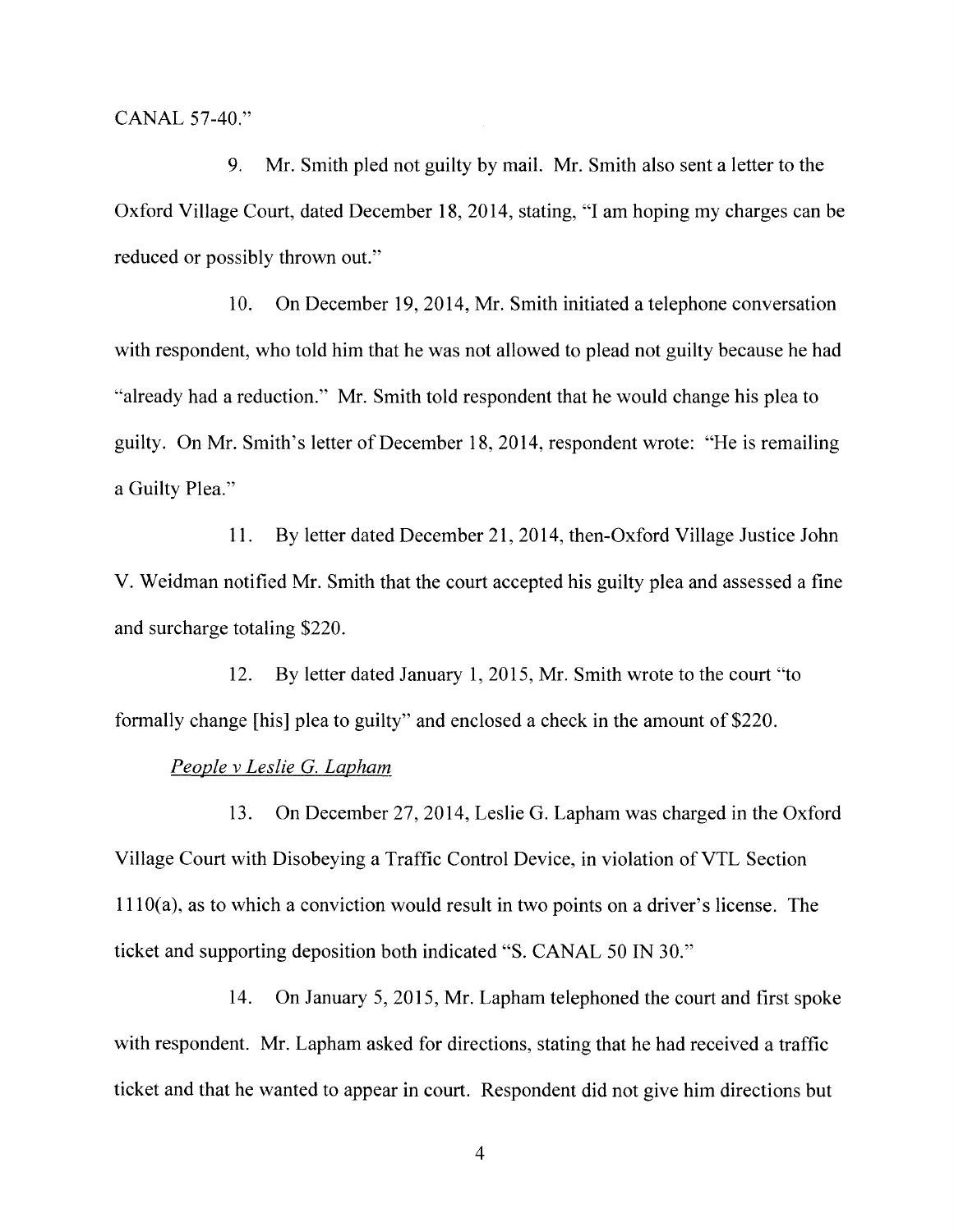discouraged him from coming to court by stating that he could not plead not guilty to the charge in court and that, if he pled not guilty by mail, the police officer would rewrite the ticket for Speeding. Conviction on such a charge would result in six points on a driver's license.

15. Respondent then transferred Mr. Lapham's call to Judge Weidman, who also told Mr. Lapham that he could not plead not guilty in court, that if he pled not guilty by mail the officer who issued the ticket would rewrite it for Speeding, that the matter would then go to a jury trial, that the district attorney would probably want to interview him and that he may want to retain an attorney.

16. On January 6, 2015, Mr. Lapham pied guilty to the ticket by mail but attached a two-page explanation to Judge Weidman requesting that he consider dismissing the charge.

17. On January 8, 2015, the court issued a letter, signed by "Joan M. Kline, Court Clerk" over the typed name of Judge Weidman, accepting Mr. Lapham's guilty plea and assessing a fine and surcharge totaling \$220.

As to Charge II of the Formal Written Complaint:

18. As set forth below, from July 2014 to September 2014, while presiding over three cases in which the defendants were each charged with at least one misdemeanor, respondent engaged in the following conduct:

A. In *People v Randy McCole,* in which the defendant appeared without counsel, respondent failed to properly inform the defendant of his right to an attorney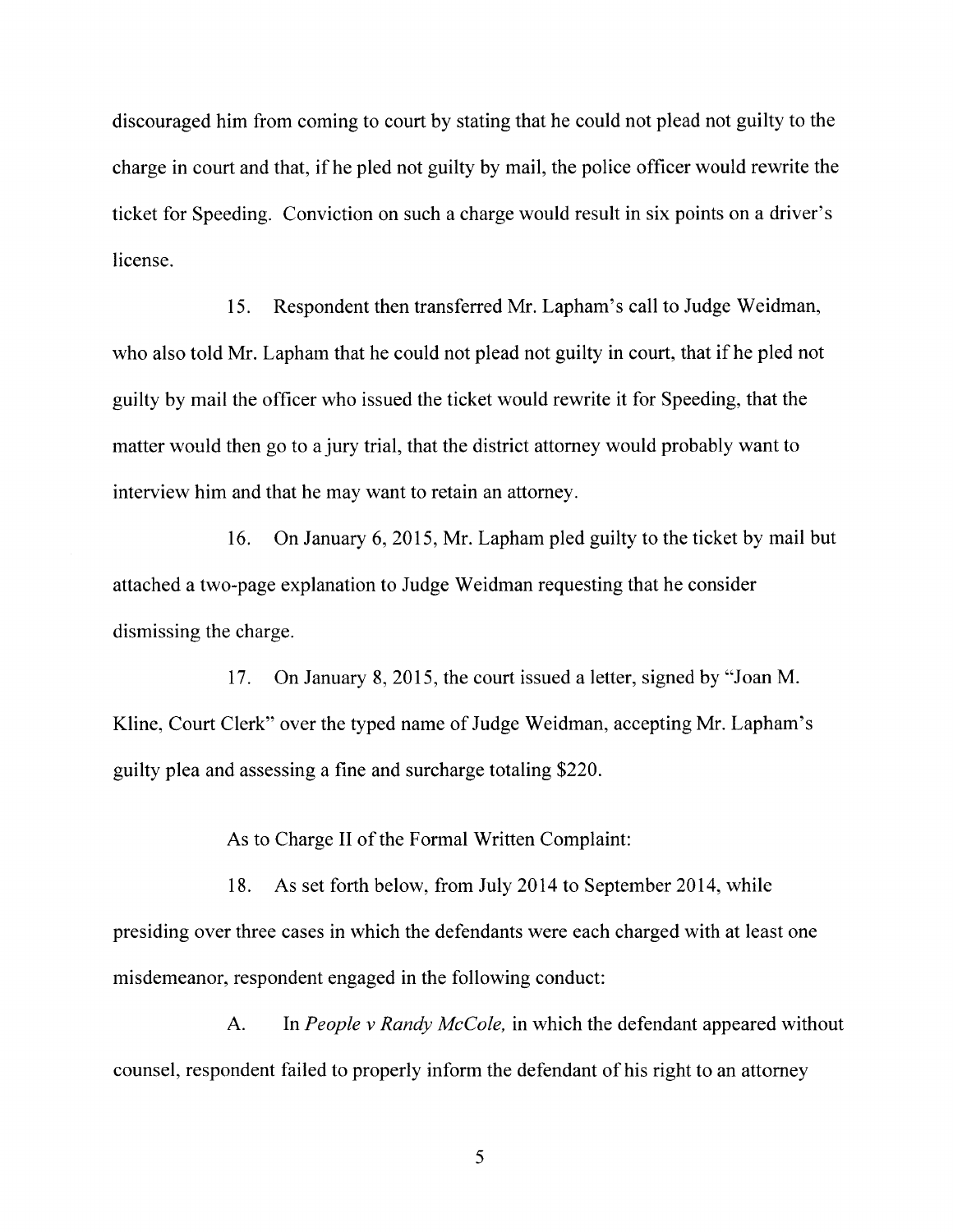and/or his right to assigned counsel if financially eligible, then accepted a guilty plea to a misdemeanor without conducting an inquiry into whether the defendant had knowingly entered the plea.

B. In *People v Bridgitt Eggleston,* respondent (i) refused the defendant's request for an adjournment due to the absence of her attorney, (ii) negotiated a plea agreement with the prosecutor in the defense attorney's absence and (iii) accepted the defendant's guilty plea without confirming whether the defendant waived her right to counsel and without allocuting the defendant.

C. In *People v D. R.,* respondent engaged in an improper *ex parte*  conversation about potential evidence with the defendant and prematurely destroyed and/or failed to maintain the court's records of the case, contrary to Section 2019 of the Uniform Justice Court Act, Section  $214.11(a)(1)$  of the Uniform Civil Rules for the Justice Courts and Section 104 of the Rules of the Chief Administrator of the Courts, which require the retention of dismissed misdemeanor cases for six years.

#### *People v Randv McCole*

19. On July 22, 2014, respondent presided in Guilford Town Court over *People v Randy McCole,* involving charges, dating from 1998, of Aggravated Unlicensed Operation in the Second Degree, in violation of VTL Section  $511(2)(a)(i)$ , a misdemeanor, and Speeding, in violation of VTL Section 1180(b).

20. Mr. McCole, who appeared without an attorney, told respondent that he had previously been represented on the charges by an attorney who was now a judge and no longer practicing law. Mr. McCole also stated that he had talked to the assistant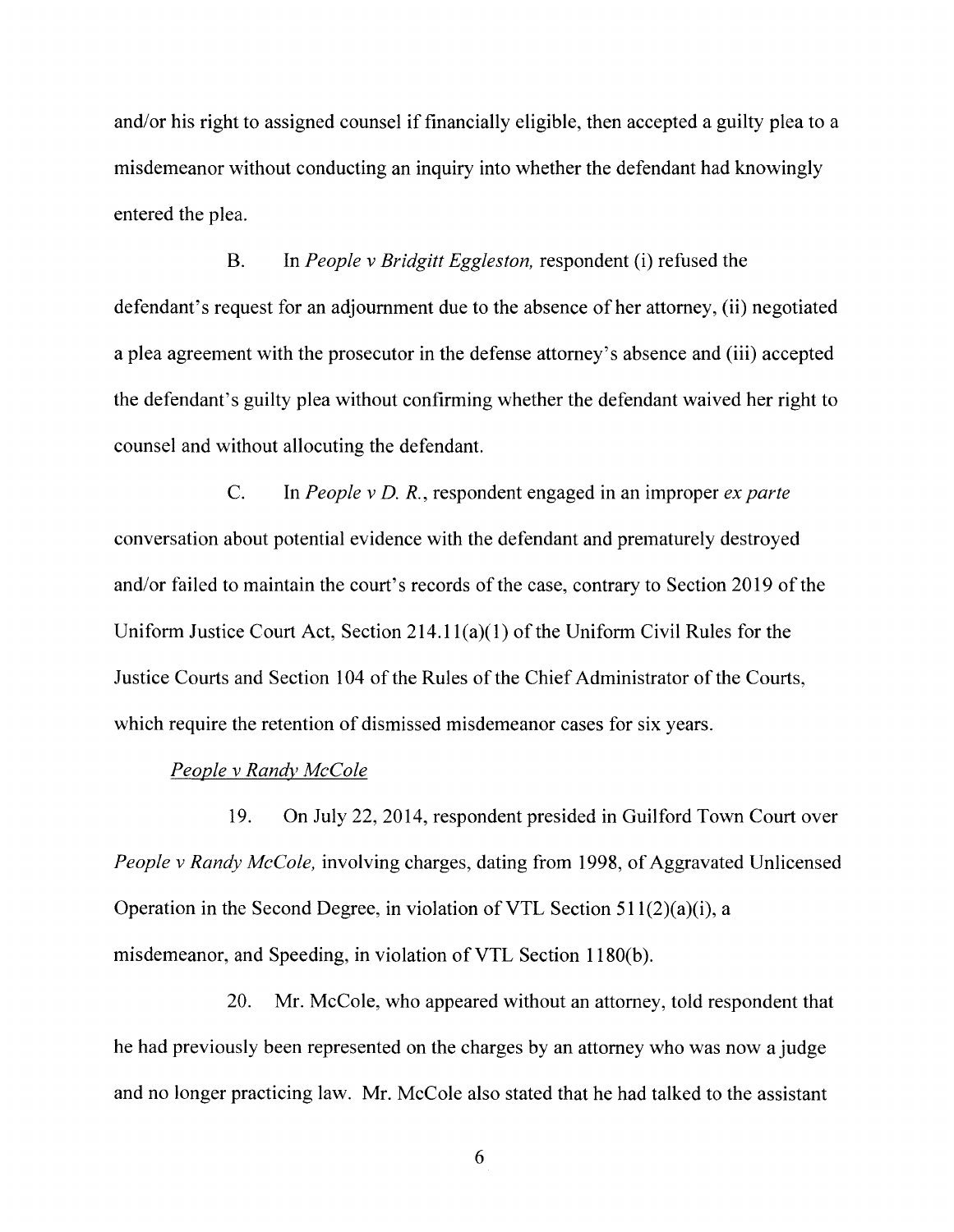district attorney, who advised him that he should seek representation.

21. Respondent did not inform the defendant of his rights to the aid of counsel, to an adjournment to obtain counsel or to assigned counsel if he were financially eligible.

22. After Mr. McCole had an opportunity to speak with the prosecutor, respondent accepted Mr. McCole's guilty plea to reduced charges of Aggravated Unlicensed Operation in the Third Degree, a misdemeanor under VTL Section  $511(1)(a)$ , and Disobeying a Traffic Control Device, a violation under VTL Section  $1110(a)$ , without conducting an inquiry to determine whether the defendant was entering the plea knowingly and intelligently.

#### *People v Bridgitt Eggleston*

23. On September 11, 2013, Bridgitt Eggleston was charged with Facilitating Aggravated Unlicensed Operation of a Motor Vehicle in the Third Degree, a violation of VTL Section 511-a(l ), and was arraigned in Guilford Town Court on October 8, 2013.

24. On May 15, 2014, Ms. Eggleston was charged with Operation While Registration or Privilege Suspended or Revoked, a misdemeanor under VTL Section 512, and was arraigned in Guilford Town Court on May 29, 2014.

25. On July 22, 2014, Ms. Eggleston appeared before respondent in the Guilford Town Court in relation to the two above-referenced charges. Ms. Eggleston told respondent that she was unable to meet with her attorney, Joseph Ermeti, before her appearance, but that he had instructed her to request an adjournment. Respondent replied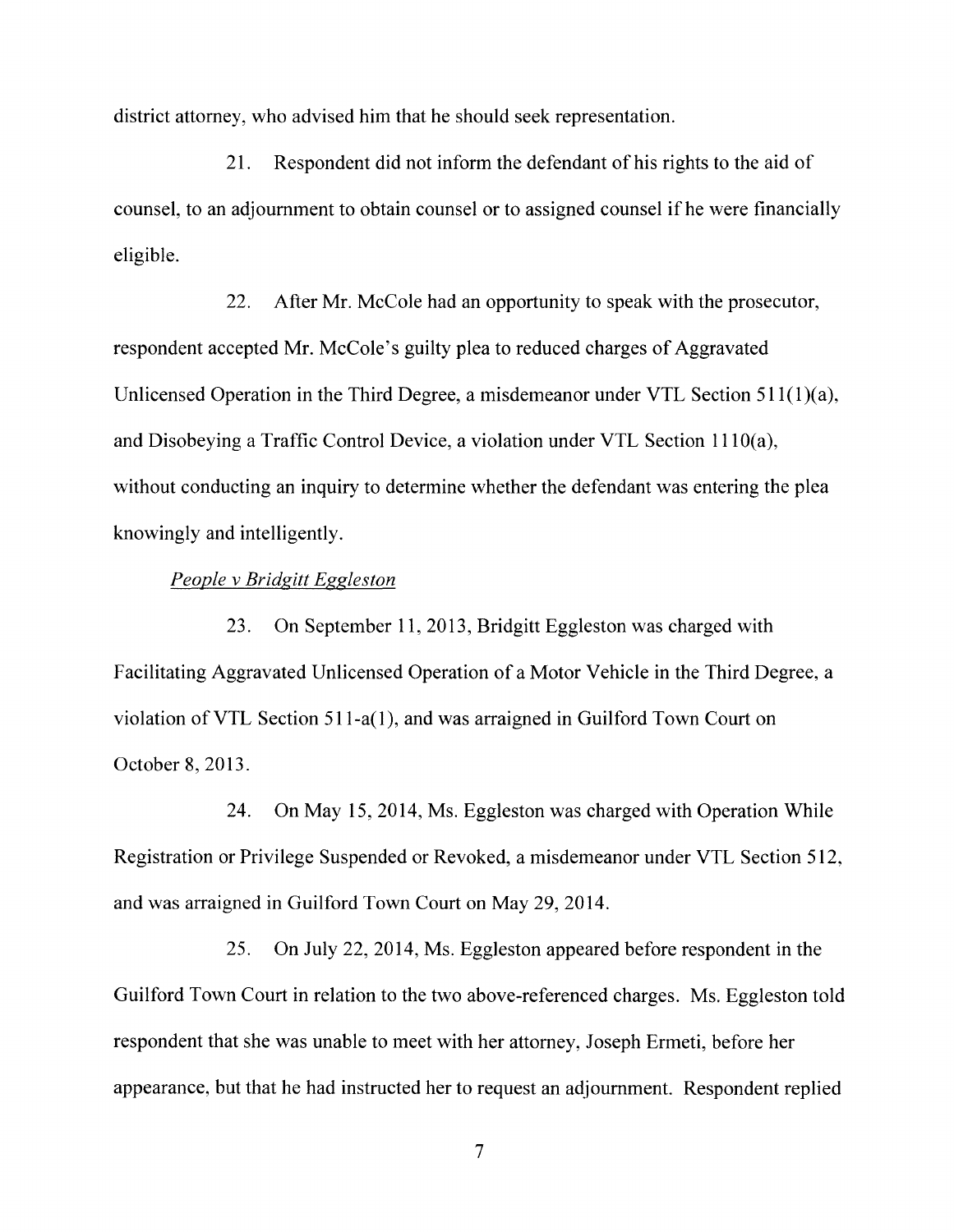that she would do nothing until she heard from Ms. Eggleston's attorney. When Ms. Eggleston asked what would happen if that did not occur that day, respondent said, "then that means he is not your attorney and you will have to answer this." Respondent did not adjourn Ms. Eggleston's case.

26. Approximately one hour later, respondent called the assistant district attorney to the bench where, in the absence of Ms. Eggleston, respondent said, "What I am going to do is I am going to cover the facilitating." The assistant district attorney agreed. Respondent then called Ms. Eggleston to the bench and, without giving the defendant an option to decline, said, "[T]he assistant DA to this court, has agreed to reduce 512 down to a  $401(1)(a)$ , which is an unregistered motor vehicle and you have a \$177 fine and a mandatory \$93 surcharge." When Ms. Eggleston indicated she did not have the money to pay, respondent said, "What I'm going to do is give you until August  $21^{st}$ ." Ms. Eggleston said, "Okay. Thank you very much." Respondent made no inquiry as to whether Ms. Eggleston had waived her right to counsel and failed to conduct a plea allocution.

#### *People v D. R.*

27. On September 11, 2014, in Guilford Town Court, respondent arraigned D.R., who was charged with Failure to Provide Proper Sustenance, a misdemeanor, in violation of Section 353 of the Agriculture and Markets Law. Respondent advised Mr. R. that he was "entitled to an attorney at each and every part of these proceedings" and asked if he wished to have an attorney. Mr. R. responded, "Not at this time." Notwithstanding the provisions of Sections  $170.10(3)$  and  $(4)$  of the Criminal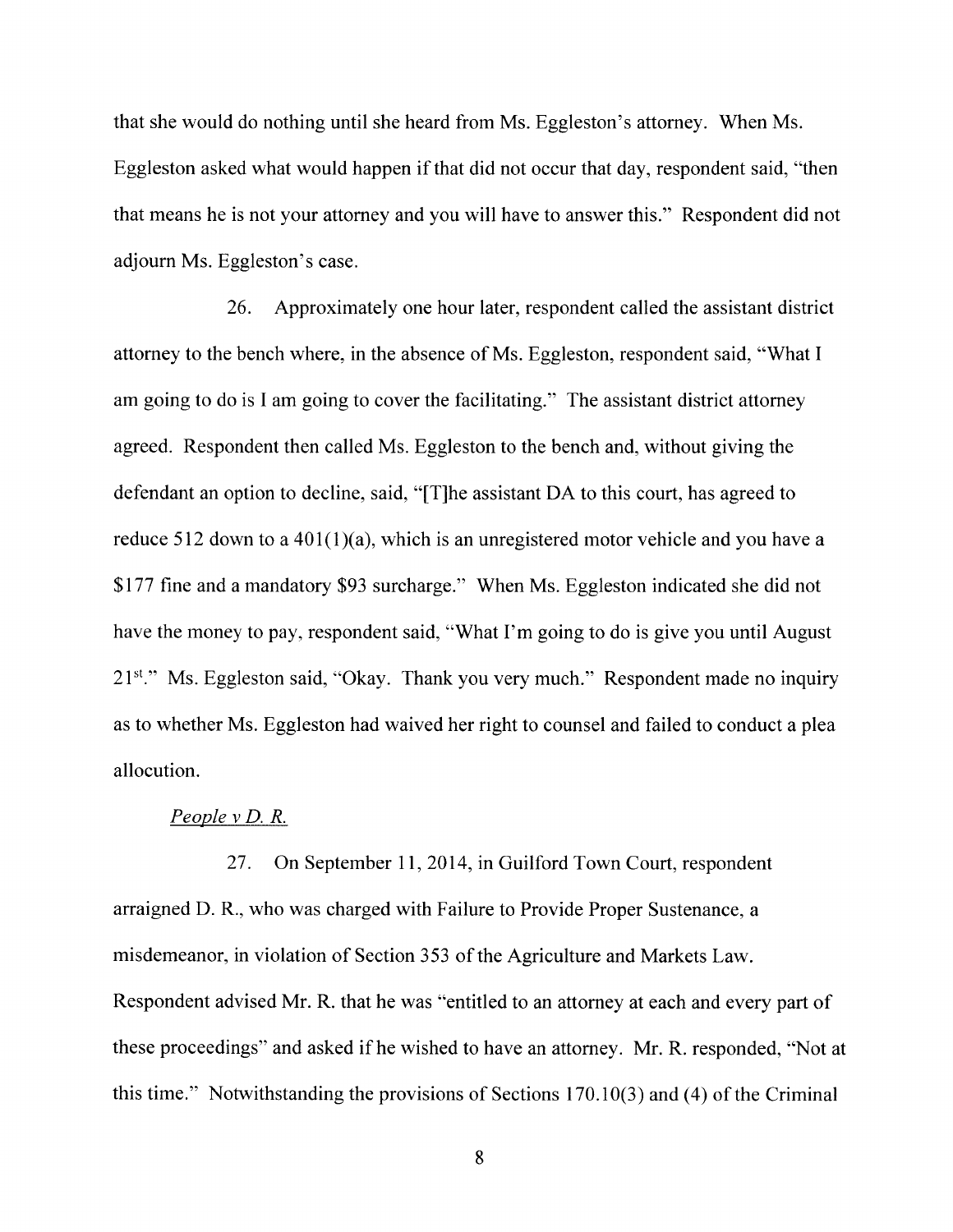Procedure Law ("CPL"), respondent did not inform the defendant of his right to have assigned counsel if he were financially eligible.

28. At the arraignment, at which neither a prosecutor nor defense counsel was present, respondent engaged in a discussion with the defendant about the animals he was alleged to have neglected, viewed photographs of the allegedly abused animals that the defendant had with him, and inappropriately commented on their admissibility, noting that the photographs were undated.

29. On September 23, 2014, respondent dismissed the charge against the defendant.

30. Respondent prematurely destroyed and/or failed to maintain the court's records pertaining to *People v D.R.,* contrary to Section 2019 of the Uniform Justice Court Act, Section 214.1 l(a)(l) of the Uniform Civil Rules for the Justice Courts and Section 104 of the Rules of the Chief Administrator of the Courts, which require the retention of records of dismissed misdemeanor cases for six years.

As to Charge III of the Formal Written Complaint:

31. As set forth below, from April 2013 to October 2014, in connection with summary proceedings to recover possession of property pursuant to the Real Property Actions and Proceedings Law, respondent conveyed an appearance of bias or prejudice in favor of landlords and against tenants by engaging in the following conduct:

A. In *Drapaniotis v Coffyn,* respondent provided advice to and engaged in ex parte conversations with the landlords about the substance of the grounds for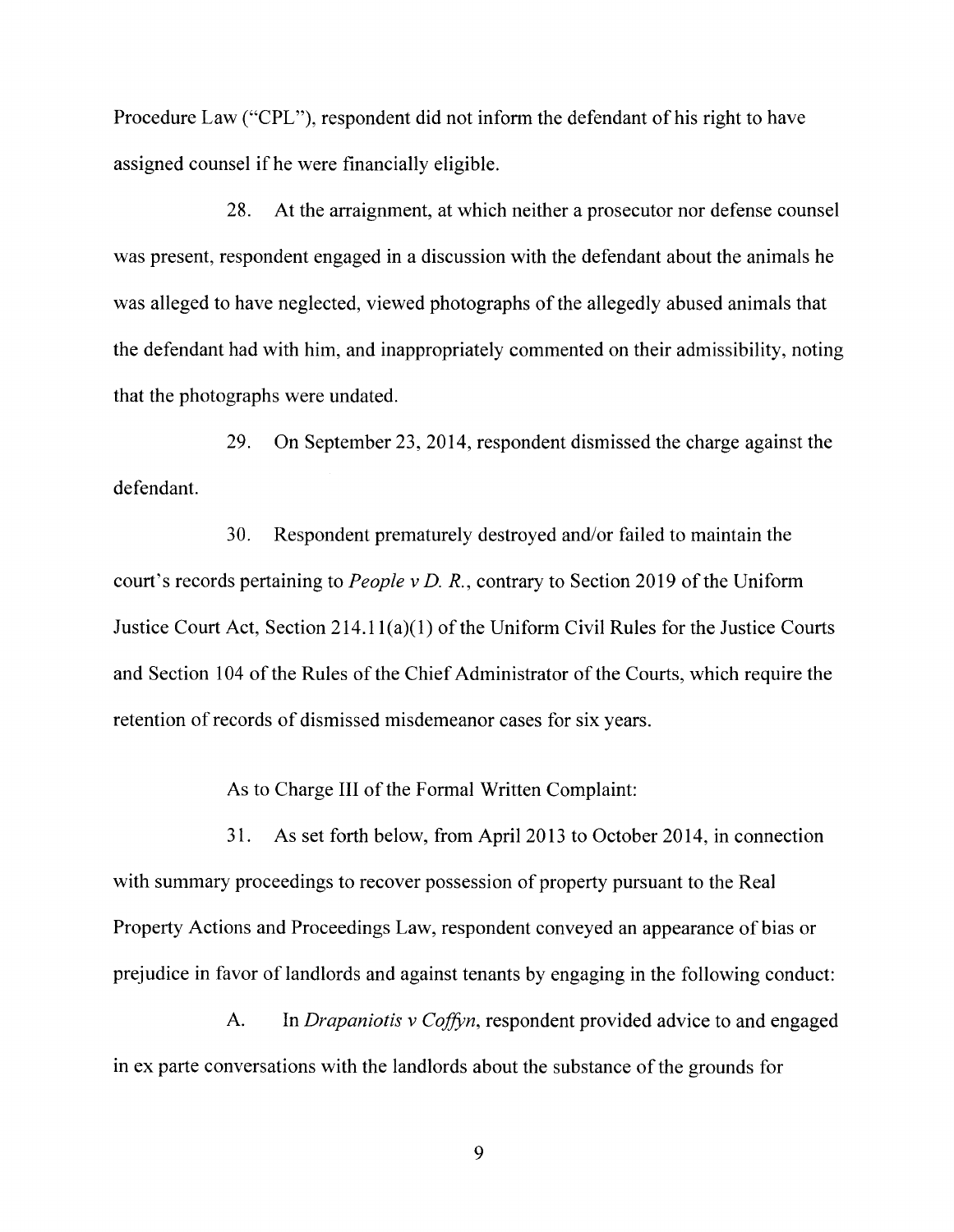eviction, without disclosing to the tenant the substance of such ex parte communications or offering to recuse herself as a result of such ex parte communications.

B. In *Hills v DeMorier,* respondent threatened to incarcerate the tenant if he failed to make timely payment of the amount respondent awarded to the landlord.

#### *Drapaniotis v Coffyn*

32. On July 24, 2014, Yuliya and Theodore Drapaniotis appeared before respondent and respondent's then co-judge, David P. Daniels, in the Guilford Town Court and stated that they were seeking to evict their tenant, Mitchell Coffyn.

33. On July 24, 2014, in the absence of Mr. Coffyn, respondent and Judge Daniels engaged the Drapaniotises in an ex parte conversation lasting approximately 45 minutes, during which, *inter alia,* the Drapaniotises alleged that Mr. Coffyn had brandished a shotgun at Mr. Drapaniotis, threatened and harassed them, was living with a woman who was verbally abusive to Ms. Drapaniotis, used illicit drugs and damaged their property.

34. Respondent gave detailed instructions to the Drapaniotises about how to effectuate personal and substituted service of the summary proceeding papers on Mr. Coffyn. She also assisted them in completing the legal forms.

35. Judge Daniels called a law enforcement authority to determine whether charges had been filed against Mr. Coffyn as a result of the alleged shotgun incident, then informed respondent and the Drapaniotises that Mr. Coffyn had been incarcerated after being charged in another court with Obstruction of Governmental Administration. Respondent and Judge Daniels advised the Drapaniotises that it was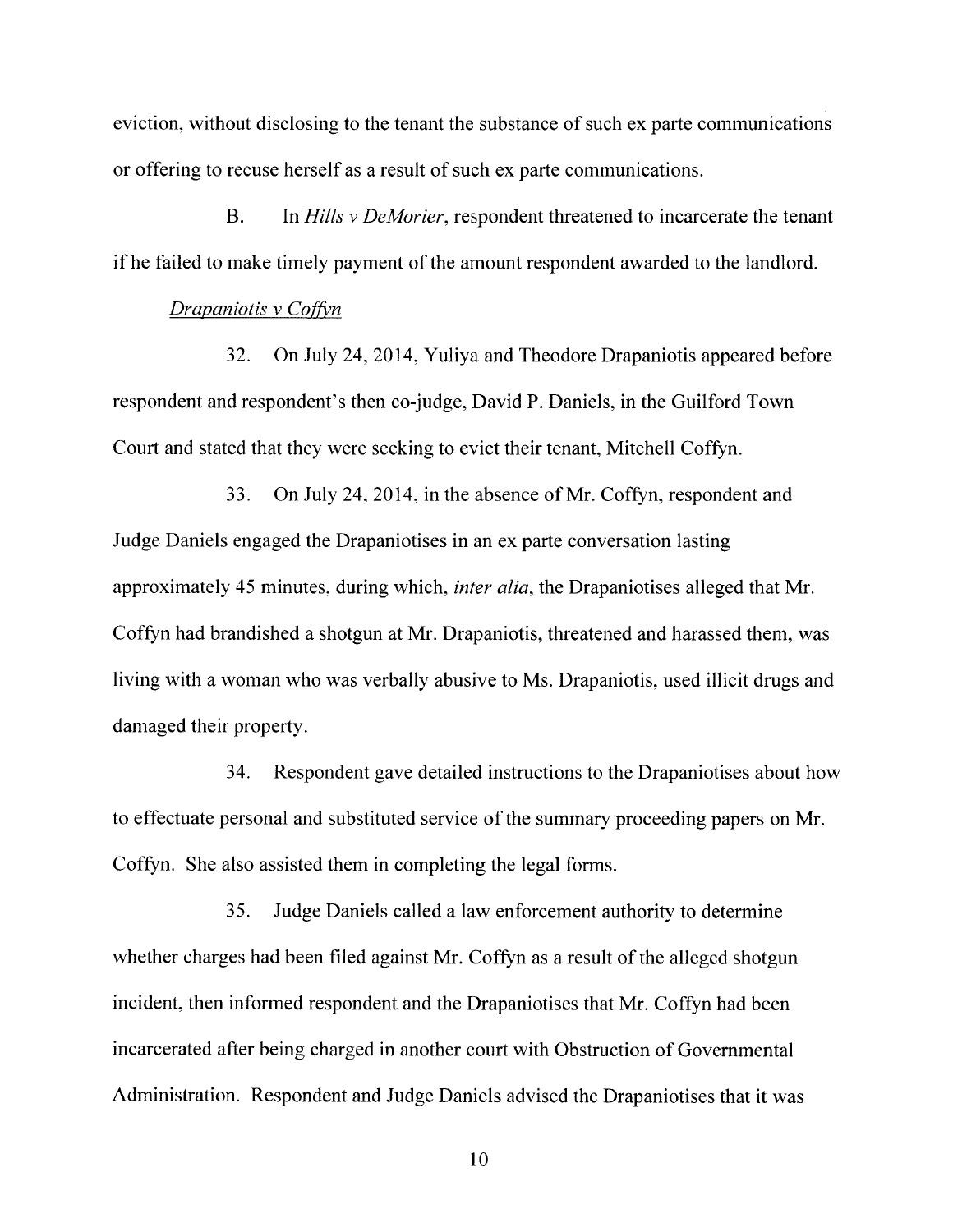unclear whether the obstruction charge was related to the alleged shotgun incident.

36. On August 5, 2014, respondent presided over *Drapaniotis v Coffen,* a summary landlord-tenant proceeding to recover possession of real property. Respondent neither disclosed to Mr. Coffyn (the tenant) the substance of the ex parte conversation that had occurred on July 24, 2014, nor offered to recuse herself from the matter as a result of such conversation.

3 7. During the proceeding, Ms. Drapaniotis testified that she was seeking the tenant's eviction "[a]s a consequence of the mobile home tenant criminal action in violation of the law." After an extensive discussion, Mr. Coffyn stated that he was willing to move his trailer off the landlord's property, and respondent ordered the tenant to remove the trailer within 90 days and to clean up the lot.

38. After the proceeding concluded, respondent and Judge Daniels continued to converse with the Drapaniotises in the courtroom. Respondent said that she would have "gladly given" the Drapaniotises an order of protection if criminal charges had been filed against the tenant in her court. Respondent also stated, "I wish I could have done more ... I know you are upset with me."

39. On October 9, 2014, the Drapaniotises appeared again before respondent and, *inter alia,* complained that Mr. Coffyn was dismantling the trailer, had broken the water line and left dogs on the property. Mr. Coffyn was not present in court. In a conversation lasting approximately 16 minutes, the Drapaniotises catalogued several instances of their tenant's misbehavior, and respondent asked many questions and advised the Drapaniotises to call the sheriff. Respondent also said that if the tenant had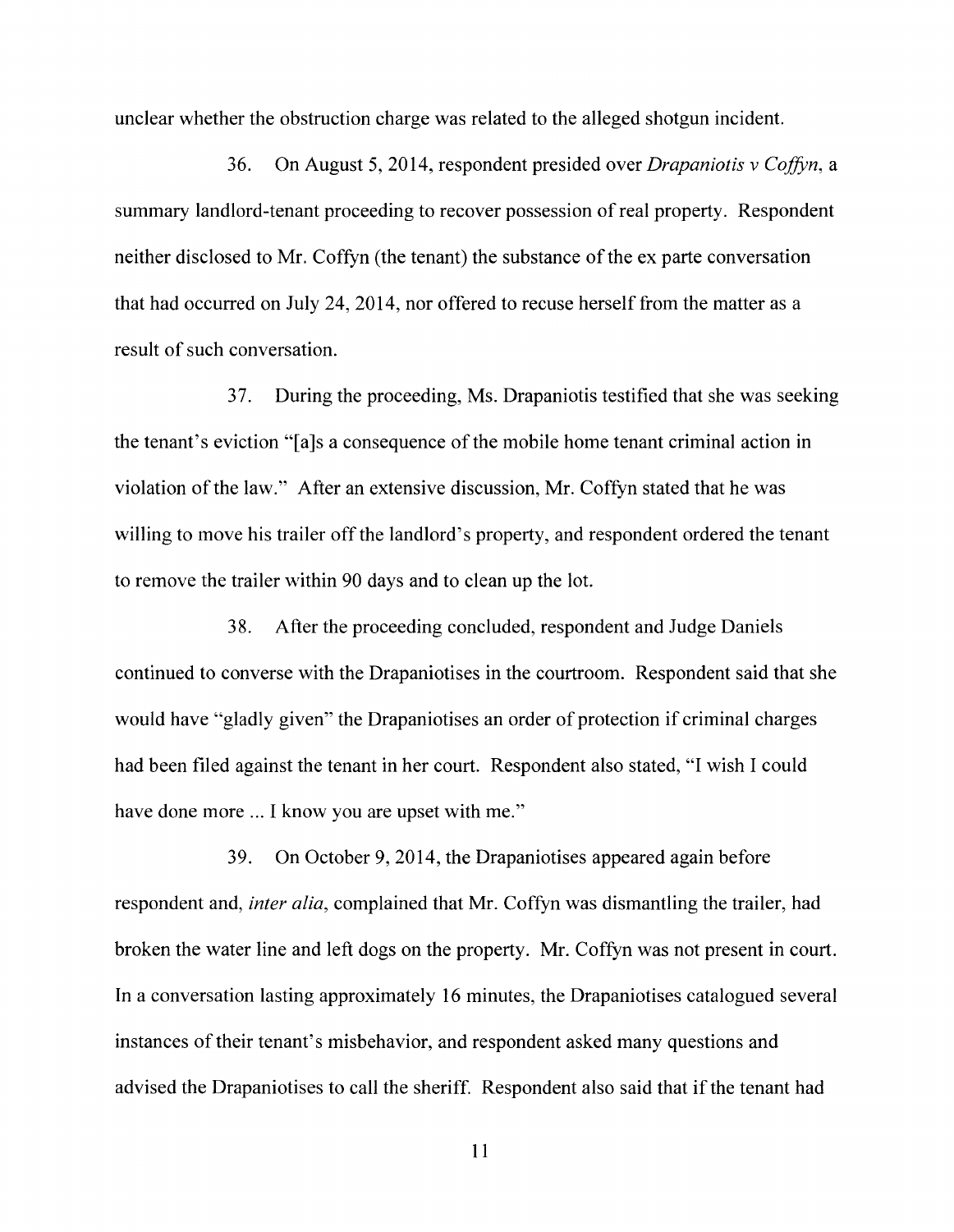not vacated the premises by the court's deadline, she would "do a letter for criminal contempt." If the tenant failed to appear, respondent stated she would "send a warrant out for him." Despite professing that she could not give legal advice and that the landlords should seek an attorney, respondent advised them they could file a civil claim for the damaged water pipe.

#### *Hills v DeMorier*

40. On April 2, 2013, in Guilford Town Court, respondent presided over *Hills v DeMorier,* a summary landlord-tenant proceeding to recover possession of real property for failure to pay rent.

41. After the parties agreed that the tenant could remain on the premises until the end of April and pay the landlord rent in the amount of \$635, respondent gratuitously threatened the tenant that if he failed to pay the amount "by the end of April ... we will put you in jail."

As to Charge IV of the Formal Written Complaint:

42. On October 21, 2014, while presiding over the arraignment in *People v D. B.,* respondent engaged in the following conduct:

A. Respondent failed to properly read the charges to the defendant;

B. Respondent asked questions of the defendant that created the appearance that respondent had prejudged the case and which could and did elicit incriminatory responses;

C. Respondent adjourned the charges in contemplation of dismissal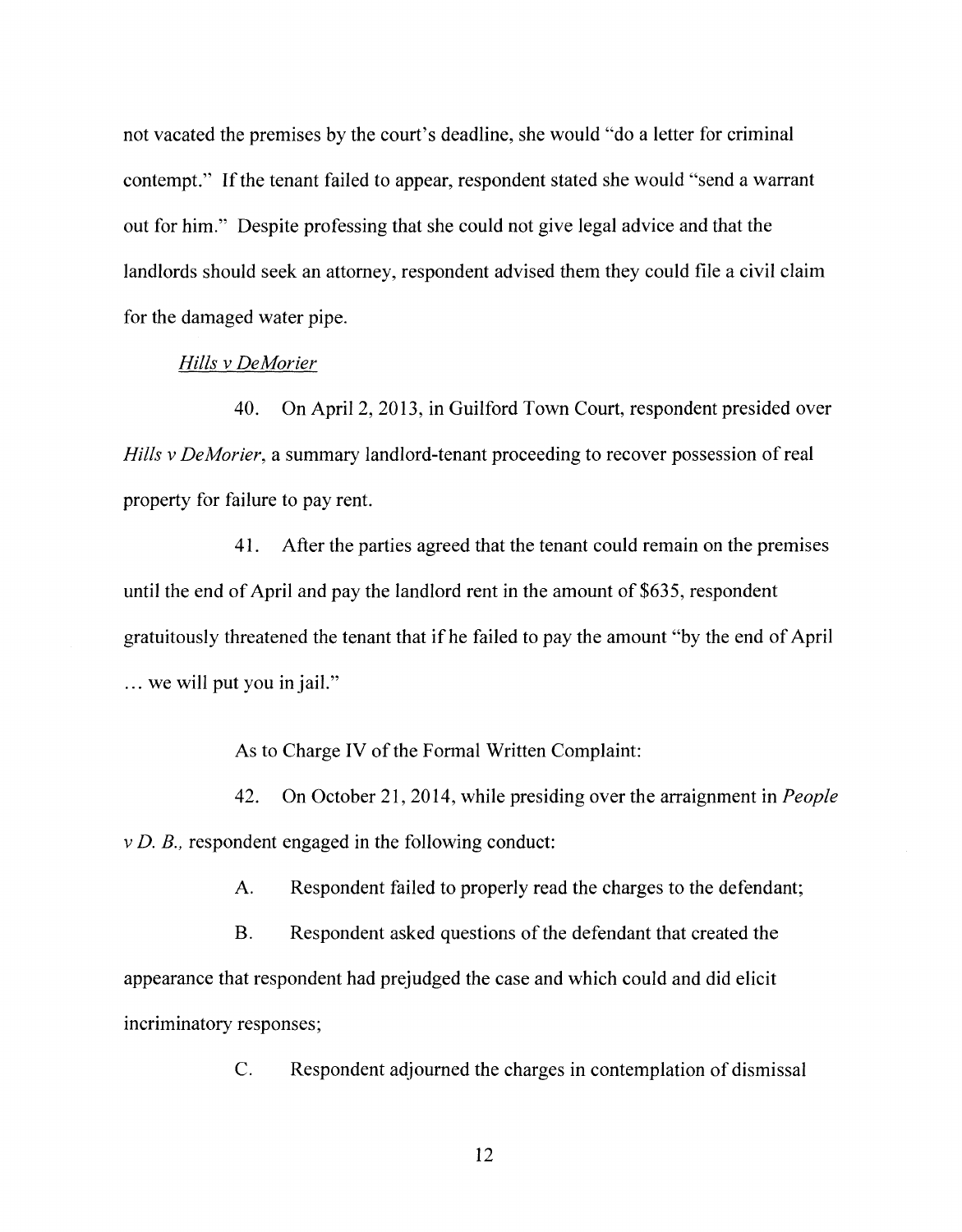without notice to and the consent of the prosecution, as required by CPL Section  $170.55(1)$ ; and

D. Respondent prematurely destroyed and/or failed to maintain the court's records pertaining to the case, contrary to Section 2019 of the Uniform Justice Court Act, Section 214.1 l(a)(l) of the Uniform Civil Rules for the Justice Courts and Section 104 of the Rules of the Chief Administrator of the Courts, which require the retention of dismissed violations cases for six years.

43. On October 8, 2014, D. B. was issued four appearance tickets, directing her to appear in Guilford Town Court on October 21, 2014, on two counts of failure to license and six counts of dog running at large, in violation of Sections  $118(1)(a)$ and (d) of the Agriculture and Markets Law.

44. On October 21, 2014, Ms. B. and her husband appeared in court before respondent. Ms. B. was not represented by counsel and the prosecutor was not present.

45. Without informing Ms. B. of the sections of law with which she was charged or furnishing her with copies of the accusatory instruments, as required by CPL Section 170.10(2), respondent immediately asked, "Why are [the dogs] running at large and where are they running at large? Are they running on the neighbors?" and "Are they leashed?" The B.'s answered respondent's questions and discussed the circumstances in which their dogs were kept. Respondent adjourned the case in contemplation of dismissal without notice to or the consent of the prosecution, as required by CPL Section  $170.55(1)$ .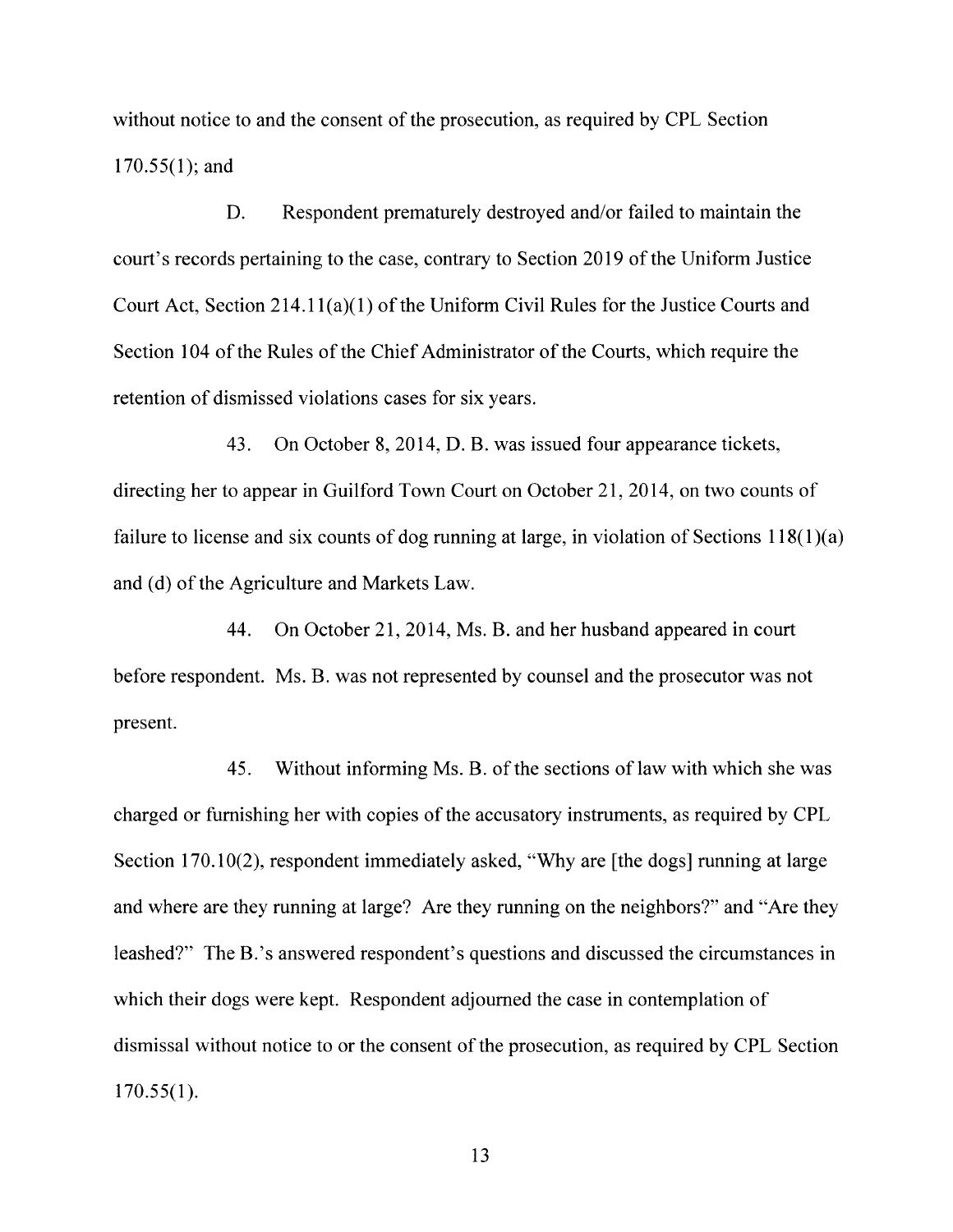46. Respondent prematurely destroyed and/or failed to maintain the court's records pertaining to *People v D. B.,* contrary to Section 2019 of the Uniform Justice Court Act, Section 214.l l(a)(l) of the Uniform Civil Rules for the Justice Courts and Section 104 of the Rules of the Chief Administrator of the Courts, which require the retention of dismissed violations cases for six years.

As to Charge V of the Formal Written Complaint:

47. As set forth below, on various occasions from February 2014 to September 2014, respondent made undignified, discourteous and, at times, threatening remarks to defendants, and in one such case respondent purposely or ignorantly misled the defendant by fundamentally misstating the meaning and significance of an adjournment in contemplation of dismissal.

#### *People v Desiree Prosser*

48. On February 25, 2014, Desiree Prosser appeared before respondent in the Guilford Town Court, on a warrant for failure to pay a court-ordered surcharge of \$125 for a conviction of Harassment, a violation. With the consent of the prosecutor and Ms. Prosser's public defender, respondent vacated the original sentence of a conditional discharge and the imposition of the surcharge and resentenced Ms. Prosser to 15 days in jail, to run concurrently with a sentence imposed by another court.

49. During resentencing, respondent said to Ms. Prosser, "If you're in here again, it's not going to happen again. There will be no reduction anywhere. Not a one." Respondent added, "No more reductions for future charges. That means no matter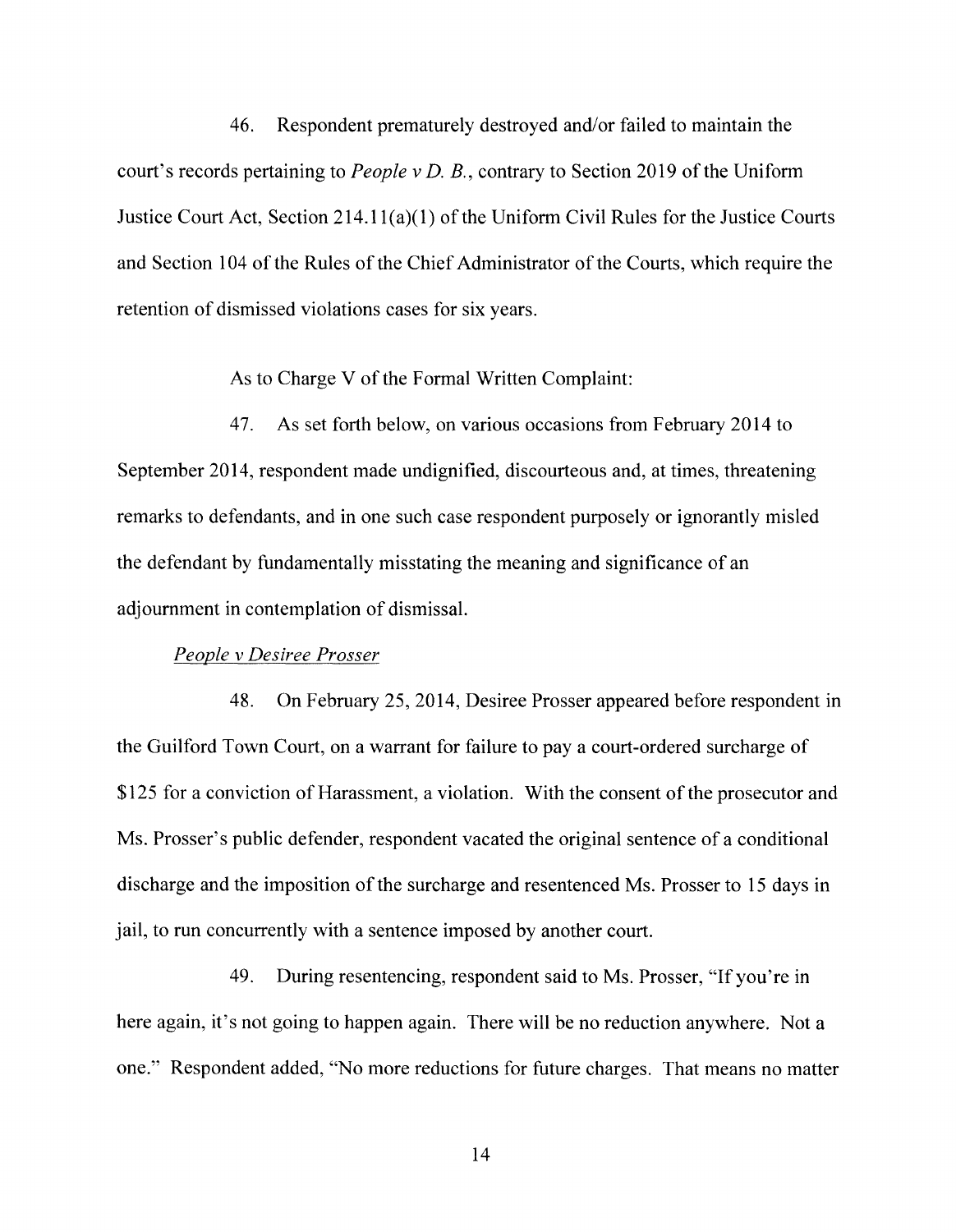what you come in here with, I don't care if it's a misdemeanor, felony, I don't care, you are not going to get a reduction.... I'm sick of seeing you in here for stupid things."

50. Respondent wrote on the cover of the defendant's case file, "No

Reduction(s) on future charges." Respondent also wrote on the commitment order dated

February 25, 2014, "No more reductions for future charges."

51. On April 20, 2014, Ms. Prosser appeared before respondent.

Respondent stated that Ms. Prosser was produced in court as a result of "court error."

After a deputy sheriff noted that Ms. Prosser was going to be released from jail the next

day, respondent said to Ms. Prosser:

"[Y] ou really don't want to be back in this court  $\dots$ . Because there will be no reductions. You will go to jail. You will have whatever jail time we can give you .... I have this note on your file, "No reductions on future charges." And we will not reduce it, no matter what the DA says, no matter if the officers come in and say you've been behaving yourself, it does not matter .... You will go to jail .... I deal with the Village of Oxford, the Town of Oxford, the Town of Bainbridge. If you're in any of those three courts, you're going to be brought here because this is part of it. You're not getting into any trouble, and you will go to jail for it. So, you've got four courts at least that you don't want to be anywhere near."

*People v Peter J. Seneck, Jr.* 

52. On May 8, 2014, Peter J. Seneck, Jr., was charged with Trespass, in

violation of Penal Law Section 140.05, a violation, and Removal of Trees, in violation of

Environmental Conservation Law Section 09-1501, a misdemeanor.

53. On July 22, 2014, Mr. Seneck appeared before respondent in the

Guilford Town Court. Respondent advised Mr. Seneck that his application for a public

defender had been denied. Mr. Seneck stated, "I was going to get an attorney. I just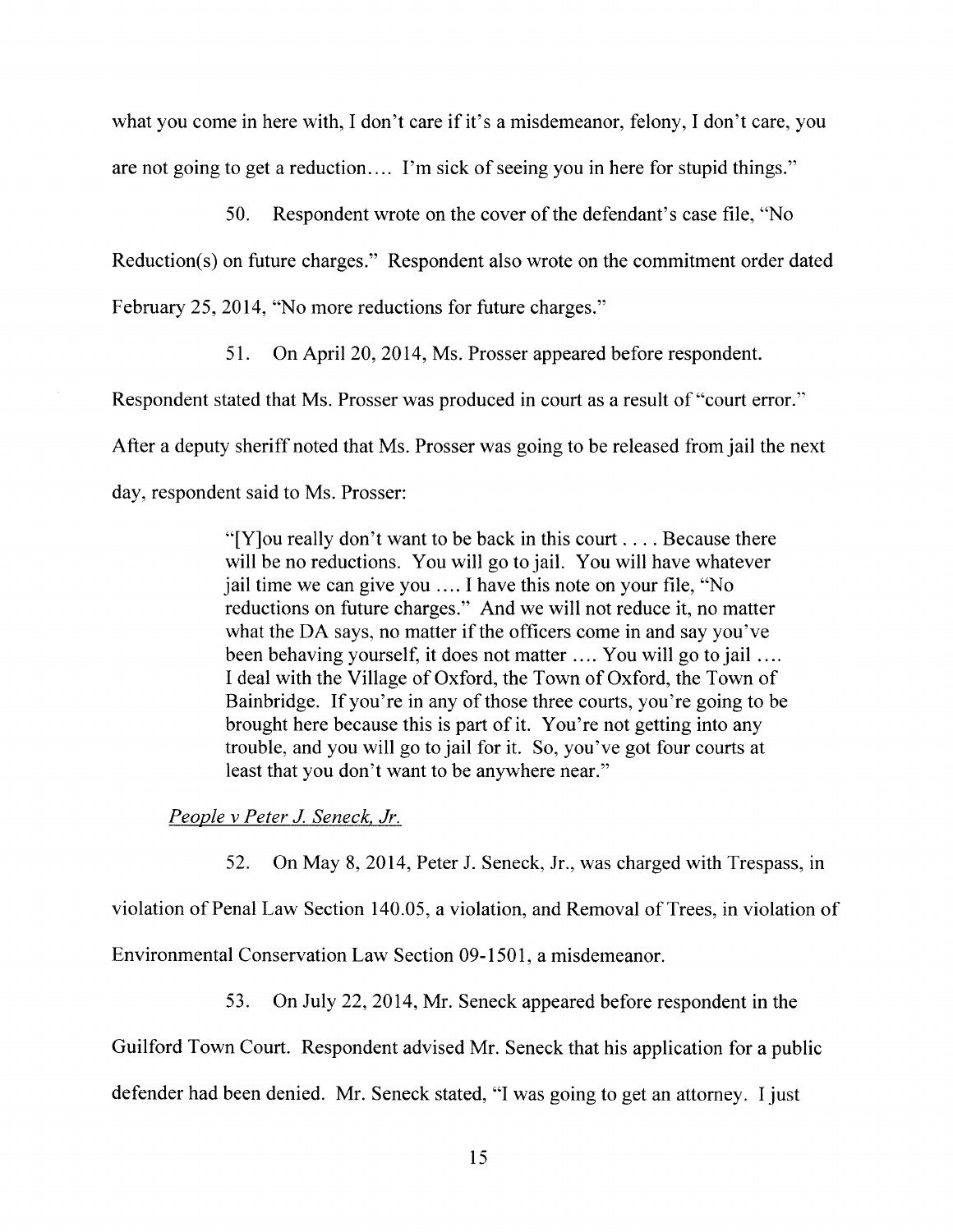can't afford one at this time." Respondent adjourned the case to August 26, 2014, but stated, "This is the last time I'm adjourning it. After that, if you don't show up with an attorney, then I'll just send you to jail."

#### *People v D.* S.

54. On August 27, 2013, respondent's then co-judge, David P. Daniels, granted an adjournment in contemplation of dismissal for a period of six months to D. S., who had been charged with Trespass, in violation of Penal Law Section 140.05. Respondent was present at the proceeding.

55. According to the court's case history report and the certificate of disposition, the charge against Mr. S. was dismissed by Judge Daniels on February 27, 2014, pursuant to the expiration of the period of the adjournment in contemplation of dismissal.

56. On August 12, 2014, Mr. S. came to the Guilford Town Court and asked to speak confidentially with respondent about the "expungement" of his record. Mr. S. implored respondent, *inter alia,* to confirm that his record had been "expunged," that all law enforcement agencies had been notified of the disposition of his case, and that his certificate of disposition include a reference to Section 160.50 of the "penal code."

57. Notwithstanding the provisions of CPL Sections 160.50(3)(b) and 170.55(8), respondent repeatedly and erroneously told Mr. S. that the disposition of his case had not been favorable to him. She told him, *inter alia:* "You were found guilty," "You know you were found guilty of it," "This was not an order dismissing the entire" instrument," "It wasn't a complete acquittal," and "There is nothing which invalidated the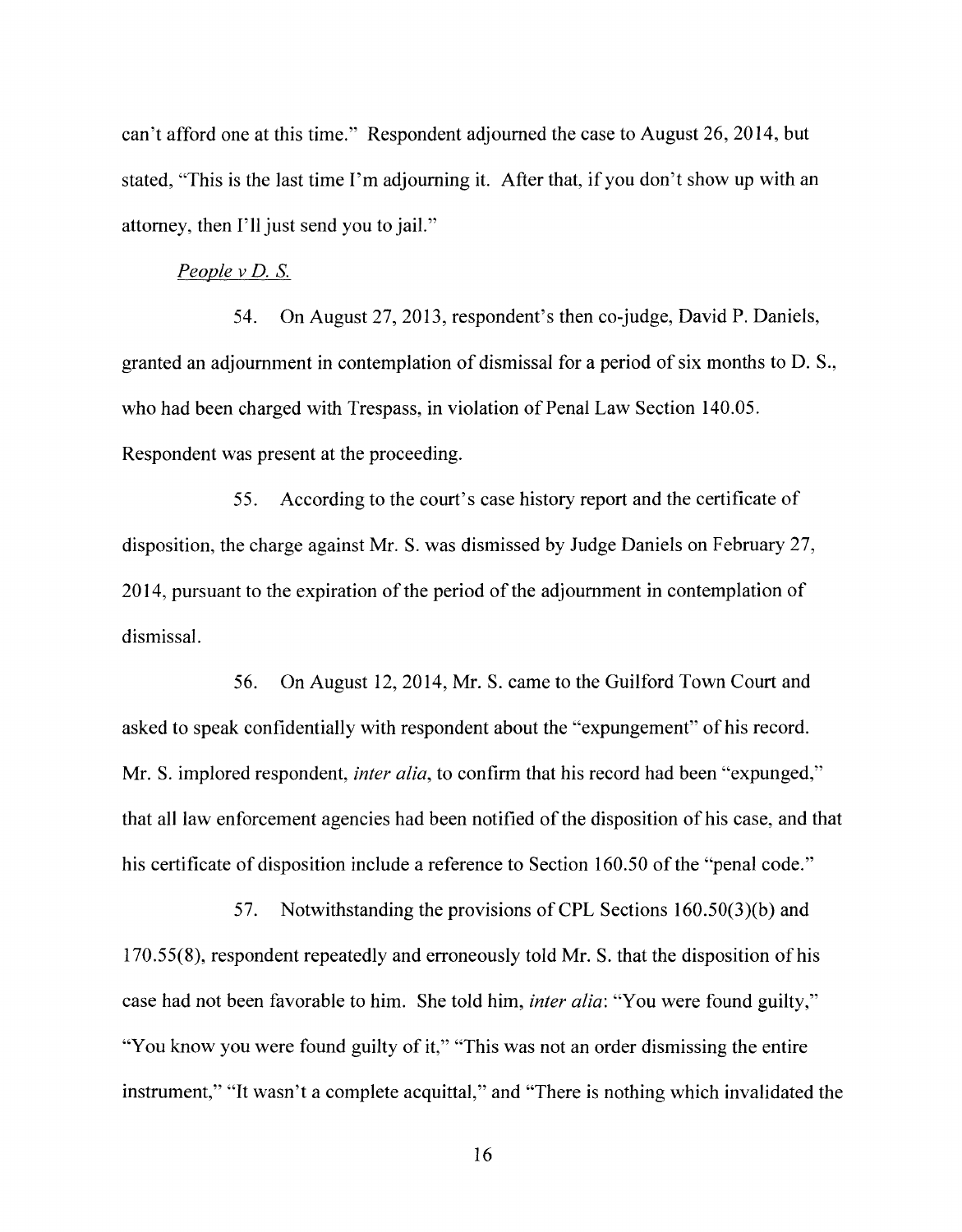conviction."

58. When Mr. S. asked about the return of his fingerprints, respondent interrupted him and repeatedly and sharply asked ifhe was an attorney. When Mr. S. acknowledged that he was not, respondent said, "[W]hen you become an attorney, sir, then you can come back and talk to me. Otherwise, I am done with you."

59. Once, when Mr. S. stated that the certificate of disposition of his case needed to include a reference to the "penal code," respondent said sharply, "Unless you're an attorney, sir, I'm going to give it to you the way you have it .... Then you will take the seal as it is."

60. On August 19, 2014, Mr. S. returned to court to discuss the status of his records again. Respondent began the conversation with, "I'll listen to you one more time and that's it ... And then we're done .... I've done all I could .... If it's not what you want, I don't care." Respondent explained to Mr. S. that she had confirmed with an attorney at the OCA resource center that his records had been sealed, not expunged. When Mr. S. questioned whether that meant his records were "destroyed" and then interrupted respondent, she said, "Just listen to me or I will throw your butt out of here." Respondent attempted to explain that she had notified the appropriate authorities that his file was "sealed" and that, as a result, no one could access it. In contrast to her erroneous statements on August 12, 2014, respondent confirmed that Mr. S. had not been convicted of any crime. But when Mr. S. continued to ask about the expungement of his court records, respondent said, "[Y]ou need to leave ... or I will get you for contempt of court and then you will be in jail. You don't want that." Respondent explained that when his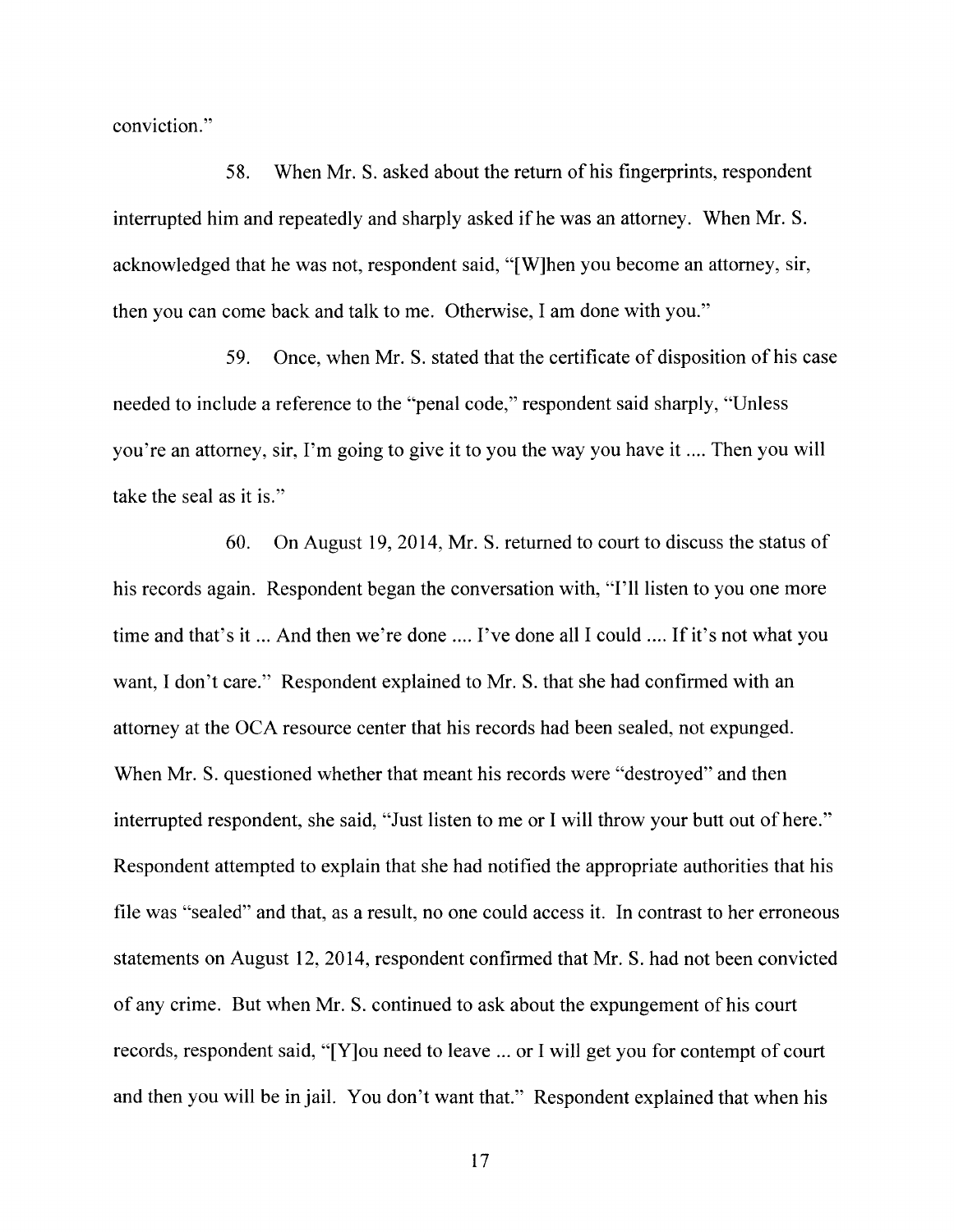file was sealed at the expiration of his adjournment in contemplation of dismissal period, it was like "[i]t never happened." Respondent stated that she would no longer speak to him about the issue but offered to speak further with his attorney, if he returned to the court with one.

#### *People v Michael Gronowski*

61. On September 16, 2014, in the Guilford Town Court, respondent arraigned Michael Gronowski, who was charged with Speeding, a violation of YTL Section 1180(b).

62. Respondent inquired as to how Mr. Gronowski knew to contact the assistant district attorney before appearing in court and then admonished him for having done so, stating, "You just jumped over the court and I'm not thrilled about it." Respondent stated that she would accept the plea agreement to a reduction, adding, "I'm not happy about it but, if you ever get another ticket, don't ever leave the court out of the proceedings .... Like I said, there's nothing on the ticket that says go to the district attorney." After imposing a \$127 fine and \$93 surcharge, respondent threatened, "And since you got one reduction already, if you ever get another ticket in this court, there will be no reduction."

#### As to Charge VI of the Formal Written Complaint:

63. As set forth below, from December 2008 to December 2015, respondent engaged in the improper practice of routine destruction of court records, by shredding the contents of Guilford Town Court, Oxford Village Court and Oxford Town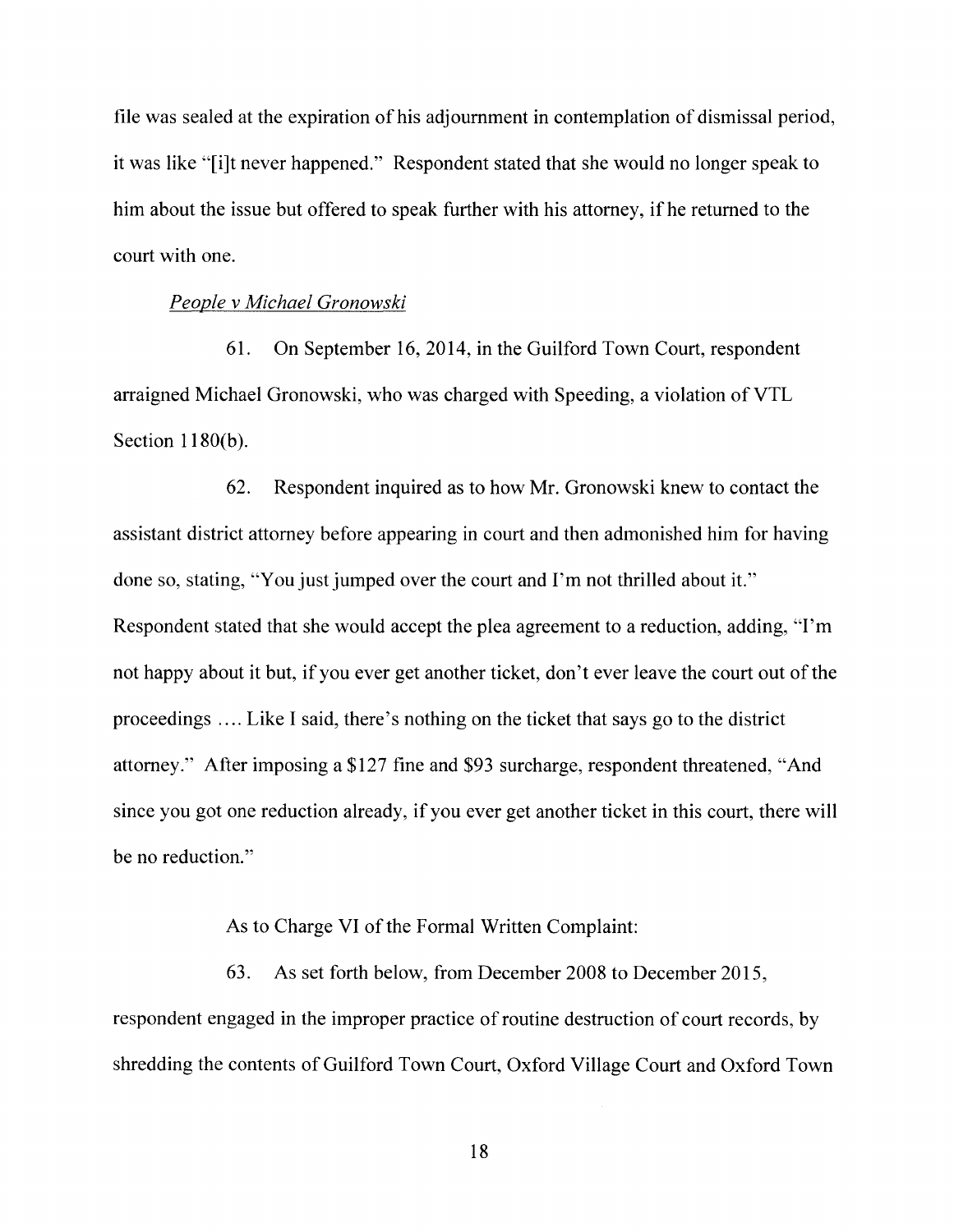Court records for YTL cases, contrary to Section 2019 of the Uniform Justice Court Act, Section 214.1 l(a)(l) of the Uniform Civil Rules for the Justice Courts and Section 104 of the Rules of the Chief Administrator of the Courts.

64. Respondent engaged in the improper practice of routinely shredding the contents of the courts' records ofVTL cases, within one year of the dispositions of the cases, making no electronic or any other copy of the destroyed documents, nor even summarizing the contents of the destroyed documents, notwithstanding various authorities requiring retention of all court records of YTL cases for six years and permission to destroy or to reproduce records in alternative formats. Respondent did not seek permission of the Deputy Chief Administrator for Management Support or other competent authority before shredding of court records, notwithstanding the requirement to do so.

65. The result of the unauthorized destruction of the paper records of respondent's courts is that the only remaining indication of the charges, actions and dispositions of such cases are the entries made by respondent into the court's computergenerated case history reports and the Simplified Informations and supporting depositions as originally transmitted electronically by the arresting officers.

#### As to Charge VII of the Formal Written Complaint:

66. At various times from March 2008 to October 2016, respondent held the extra-judicial positions of Oxford Village Court Clerk and Guilford Fire Department police officer, which are incompatible with judicial office.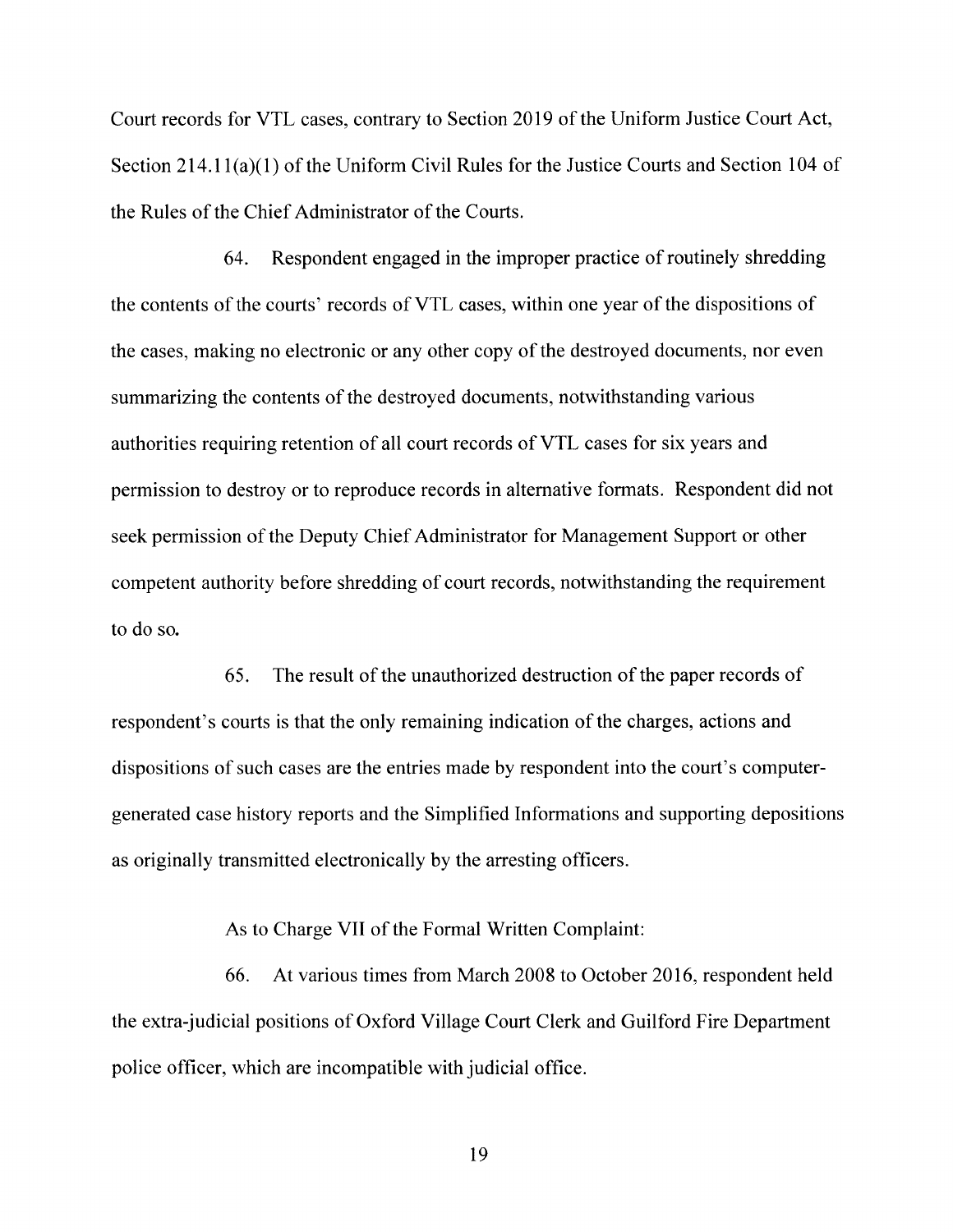67. From June 2008 to October 2016, respondent served as a fire police officer with the Guilford Fire Department while simultaneously serving as Guilford Town Justice, Oxford Town Justice and/or Acting Oxford Village Justice.

68. Respondent became a fire police officer in 2004, several years prior to becoming a town or village justice. In her capacity as fire police officer, respondent received training in the direction of traffic control and directed traffic during responses to fire calls. Respondent avers that she avoided directing traffic related to vehicular accidents to avoid potential conflicts of interest, that she issued no tickets or citations and that she did not carry a firearm. The Administrator has no evidence to the contrary.

69. Pursuant to CPL Sections 1.20(33) and 2.10(41) and General Municipal Law Section 209-c, members of fire police squads "have the powers of and render service as peace officers."

70. Respondent resigned from her position as fire police officer effective October 5, 2016.

71. In March 2013 respondent was appointed by the Oxford Village Board to the positions of Acting Oxford Village Justice and Court Clerk of the Oxford Village Court. As Court Clerk, respondent reported to Oxford Village Justice John V. Weidman.

72. By letter dated July 21, 2016, respondent notified the Oxford Village Board that she was resigning from her office as Acting Oxford Village Justice effective July 31, 2016, while retaining the Court Clerk position. Respondent's letter cited the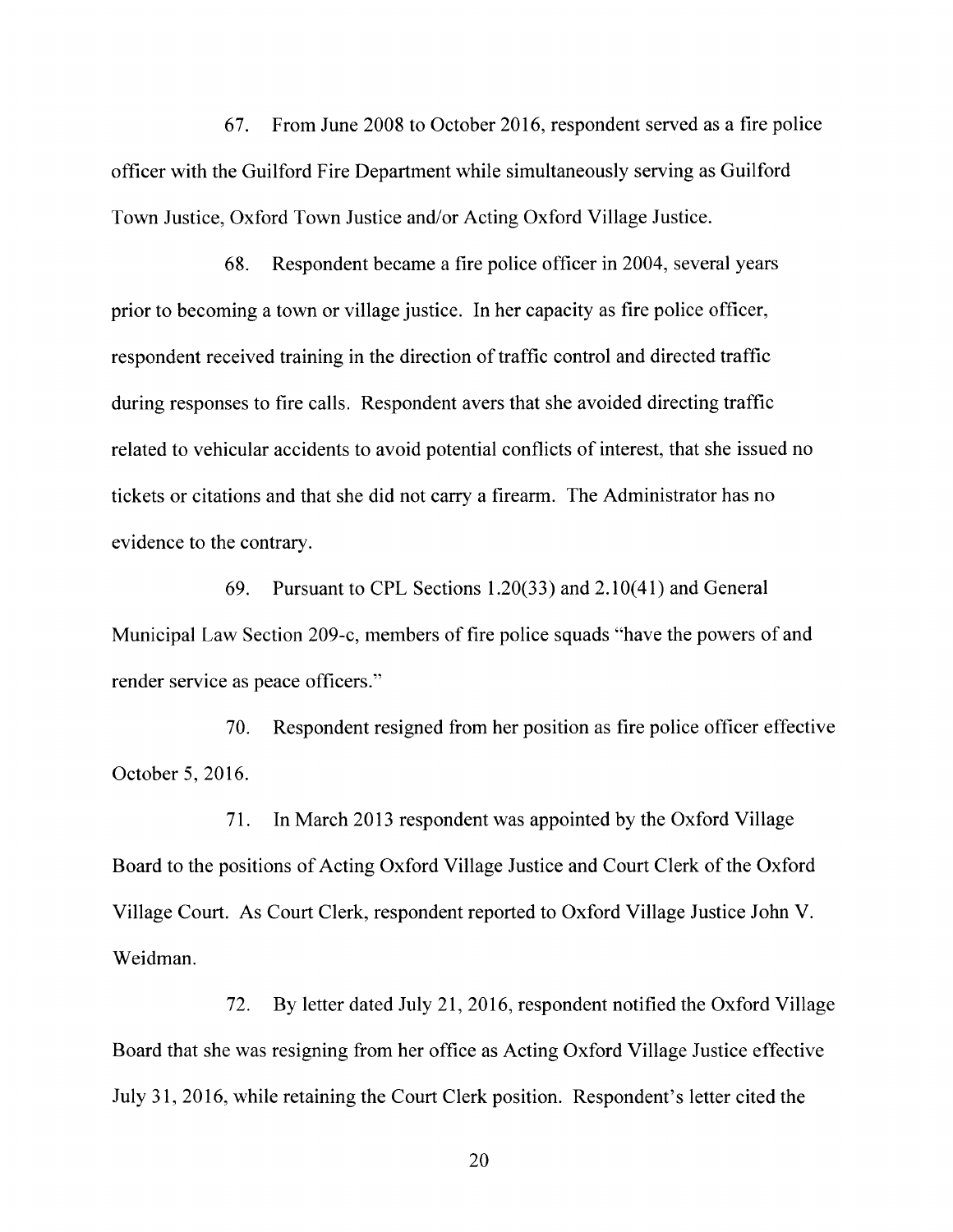Commission's inquiry into her practice as the reason for her resignation.

#### Additional Factors

73. Respondent avers that she has halted the practice of the unauthorized destruction of court records, as a result of the Commission's investigation. She had believed she was complying with applicable record-retention requirements as long as the court's computer had a case history report. She now understands and acknowledges that she is required to keep and maintain all court records pertaining to criminal actions and civil proceedings for the time periods provided in the records retention and disposition schedules promulgated by the Office of Court Administration Division of Court Operations Office of Records Management ("ORM"). She further acknowledges that before disposing of any records pursuant to the retention and disposition schedules, she must first submit a records disposition request form to ORM and receive ORM's prior approval.

74. Although respondent avers that she was acting in her capacity as Oxford Village Court Clerk to former Judge Weidman when she improperly informed defendants Smith and Lapham (Charge I, *supra)* that they could not enter a plea of not guilty to the charges against them, she also acknowledges that, having simultaneously held the position of Acting Village Court Justice, she was bound by the Rules Governing Judicial Conduct to respect and to be faithful to and professionally competent in the law. Respondent acknowledges that her statements to the defendants were inaccurate and could have been perceived as coercive, and she pledges to refrain from any such conduct in the future.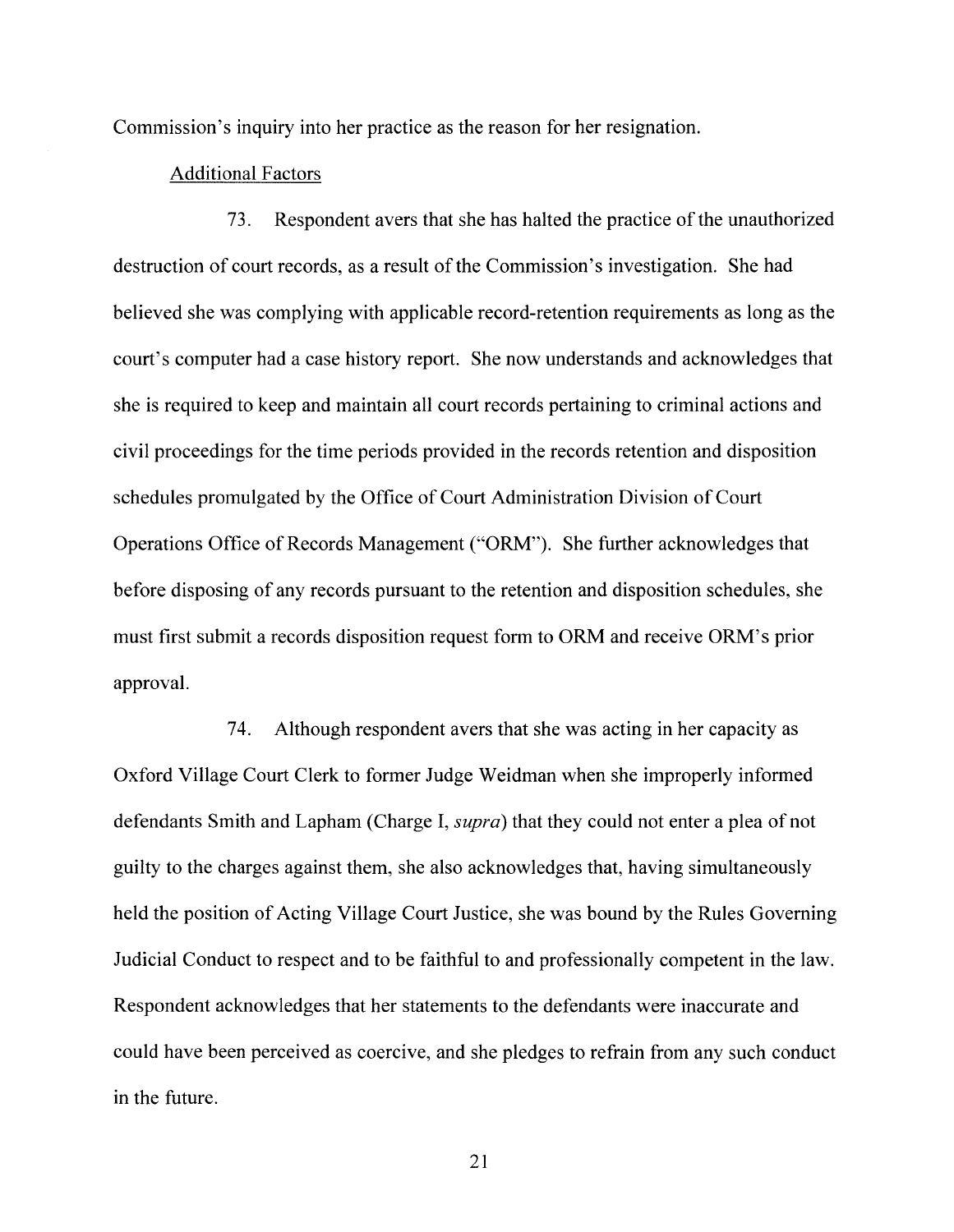75. Respondent now understands that her simultaneous holding of the positions of both court clerk and justice created the potential for conflicts of interest and for the receipt of and engagement in impermissible ex parte communications.

76. Respondent now understands that she must not engage litigants, including but not limited to those seeking to file petitions in landlord/tenant proceedings, in ex parte substantive conversations concerning their pending or impending proceedings.

77. Respondent acknowledges that her demeanor toward defendants and litigants as indicated herein was inappropriate, and she pledges to be patient, dignified and courteous to all those with whom she deals in an official capacity in the future.

78. Respondent now understands that it is inappropriate to ask defendants questions at arraignments that could potentially elicit incriminatory responses, and she pledges to refrain from such conduct in the future.

Upon the foregoing findings of fact, the Commission concludes as a matter of law that respondent violated Sections 100.1, 100.2(A), 100.3(8)(1), 100.3(B)(3), 100.3(8)(4), 100.3(8)(6), 100.3(C)(l), 100.4(A)(3), 100.4(C)(2)(b) and 100.6(B)(4) of the Rules Governing Judicial Conduct ("Rules") and should be disciplined for cause, pursuant to Article 6, Section 22, subdivision (a), of the Constitution and Section 44, subdivision 1, of the Judiciary Law. Charges I through VII of the Formal Written Complaint are sustained, and respondent's misconduct is established.

In numerous cases over a two-year period respondent made significant procedural errors, made inappropriate comments to litigants and engaged in other conduct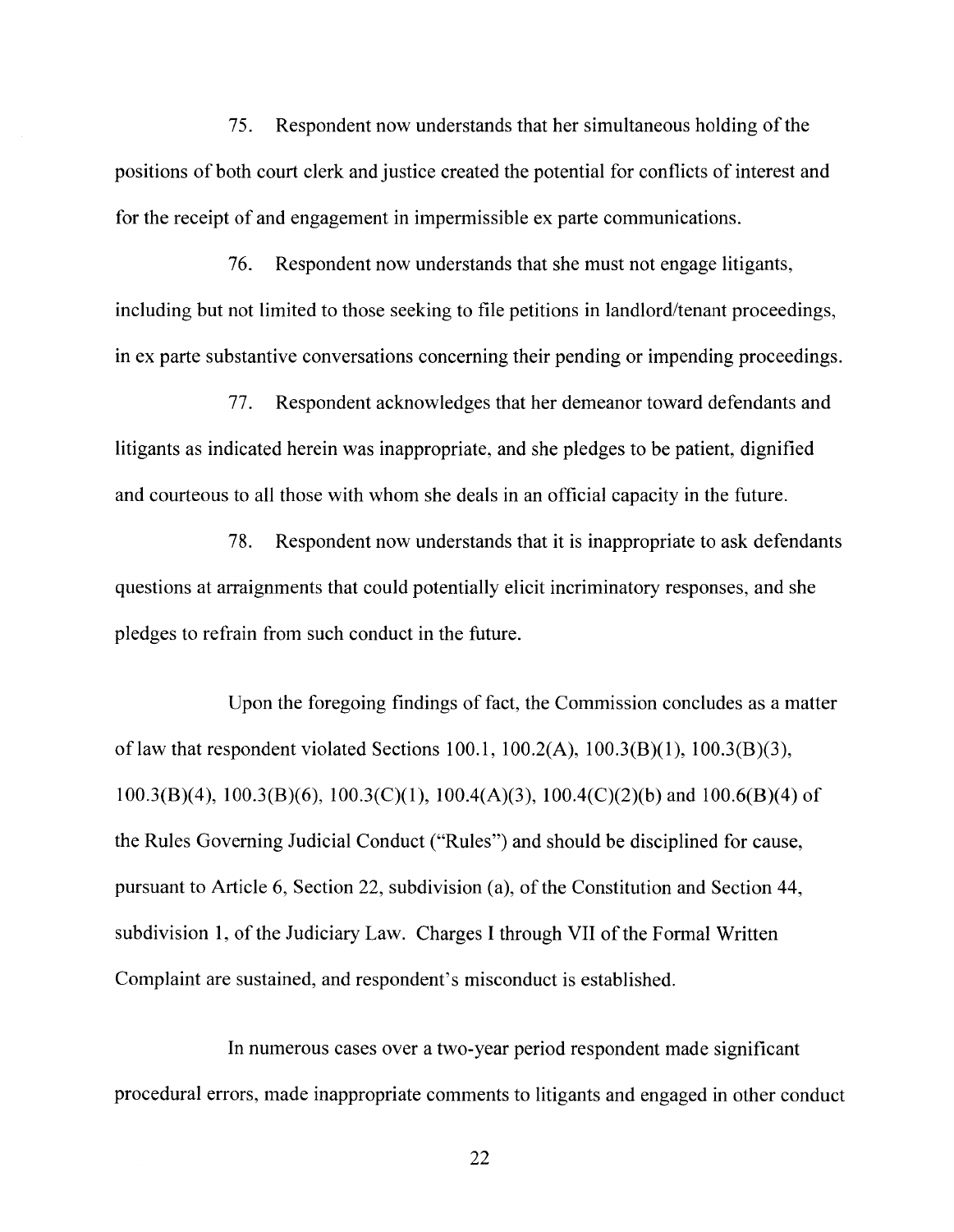that was inconsistent with her ethical obligations as a judge, including the duty to be faithful to the law, to be patient, dignified and courteous to litigants, and to accord to everyone with a legal interest in a matter a full opportunity to be heard according to law (Rules,§§ 100.3[B][l], 100.3[B][3], 100.3[B][6]).

As a judge, respondent undermined the right to counsel in three cases by failing to properly inform two defendants charged with misdemeanors of the right to an attorney and/or to assigned counsel if eligible, and by denying another defendant's request for an adjournment so she could meet with her attorney. The right to counsel is a fundamental constitutional and statutory right, and it includes in all criminal cases the right to have an attorney assigned if the defendant is financially unable to retain counsel. At arraignment, a judge is required *inter alia* to advise a defendant of the right to counsel and to "take such affirmative action as is necessary to effectuate" the defendant's rights (CPL§§ l 70.10[3][c], l 70.10[4][a]). As the Court of Appeals has stated: "The right to counsel, in practical respects, remains absolutely fundamental to the protection of a defendant's other substantive rights" *(Matter of Bauer,* 3 NY3d 158, 164 [2004]; *see also, e.g., Matter of Fuller,* 2004 NYSCJC Annual Report 104; *Matter of Wood,* 1991 NYSCJC Annual Report 82). Informing defendants of the right to counsel is one of a judge's most important responsibilities at an arraignment, and the failure to do so cannot be excused even in isolated instances and even if the ultimate outcome of the case might be viewed as favorable. (Of the three cases here, one was dismissed outright and two resulted in a plea to reduced charges and a fine.) *See Matter of Reeves*, 63 NY2d 105, 109 (1984) (rejecting argument that the failure to advise parties of their rights was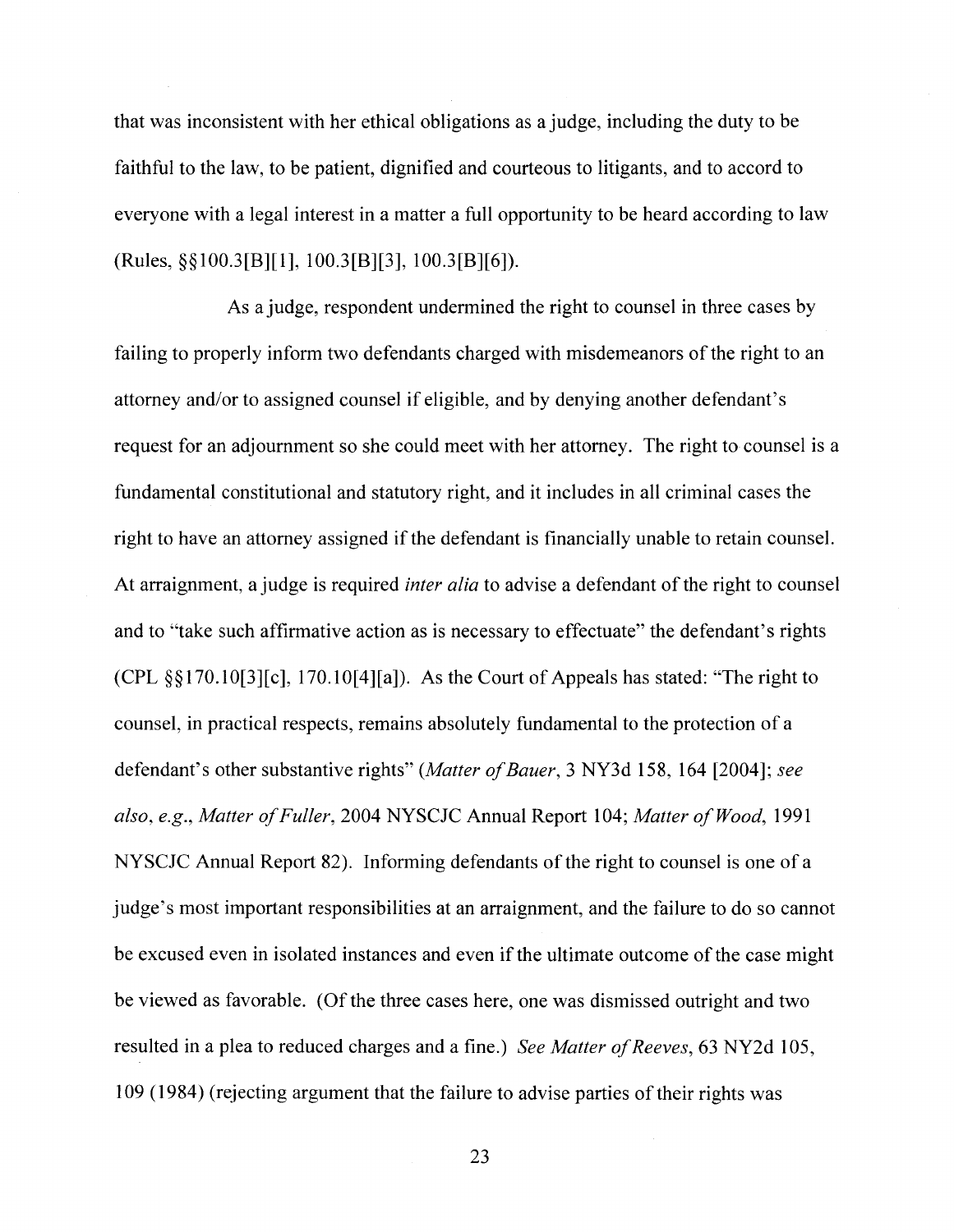inconsequential since most of the matters were settled). Respondent's handling of each of these cases included other procedural errors, including engaging in a substantive ex parte discussion with an unrepresented defendant, negotiating a plea ex parte with the prosecutor, and accepting a plea without inquiring whether the defendant had entered it knowingly and intelligently. As the Commission has stated, "Even if not intentional, a series of legal errors indicates inattention to proper procedure and neglect of judicial duty" *(Matter of Pemrick, 2000 NYSCJC Annual Report 141).* 

In arraigning another defendant, respondent failed to properly inform him of the charges or to provide a copy of the charges as required by law (CPL §170.10[2]) and asked questions that conveyed the appearance of prejudgment and elicited incriminatory responses. Questioning an unrepresented defendant at arraignment about the relevant facts places the defendant in jeopardy of making incriminating admissions, which occurred in this instance as the defendant and her husband provided a detailed account of the underlying events. *See Matter of Trickier,* 2016 NYSCJC Annual Report 222; *Matter of Moore,* 2002 NYSCJC Annual Report 125; *Matter of Pemrick, supra.*  The impropriety was compounded by another procedural error when respondent adjourned the case in contemplation of dismissal without the consent of the prosecutor, which was inconsistent with the statutory requirement (CPL §170.55[1]). It is a judge's responsibility to maintain professional competence in the law, and every judge - lawyer or non-lawyer - has an obligation to learn and adhere to the mandated procedures and ethical rules.

It is also the duty of every judge to be an exemplar of neutrality and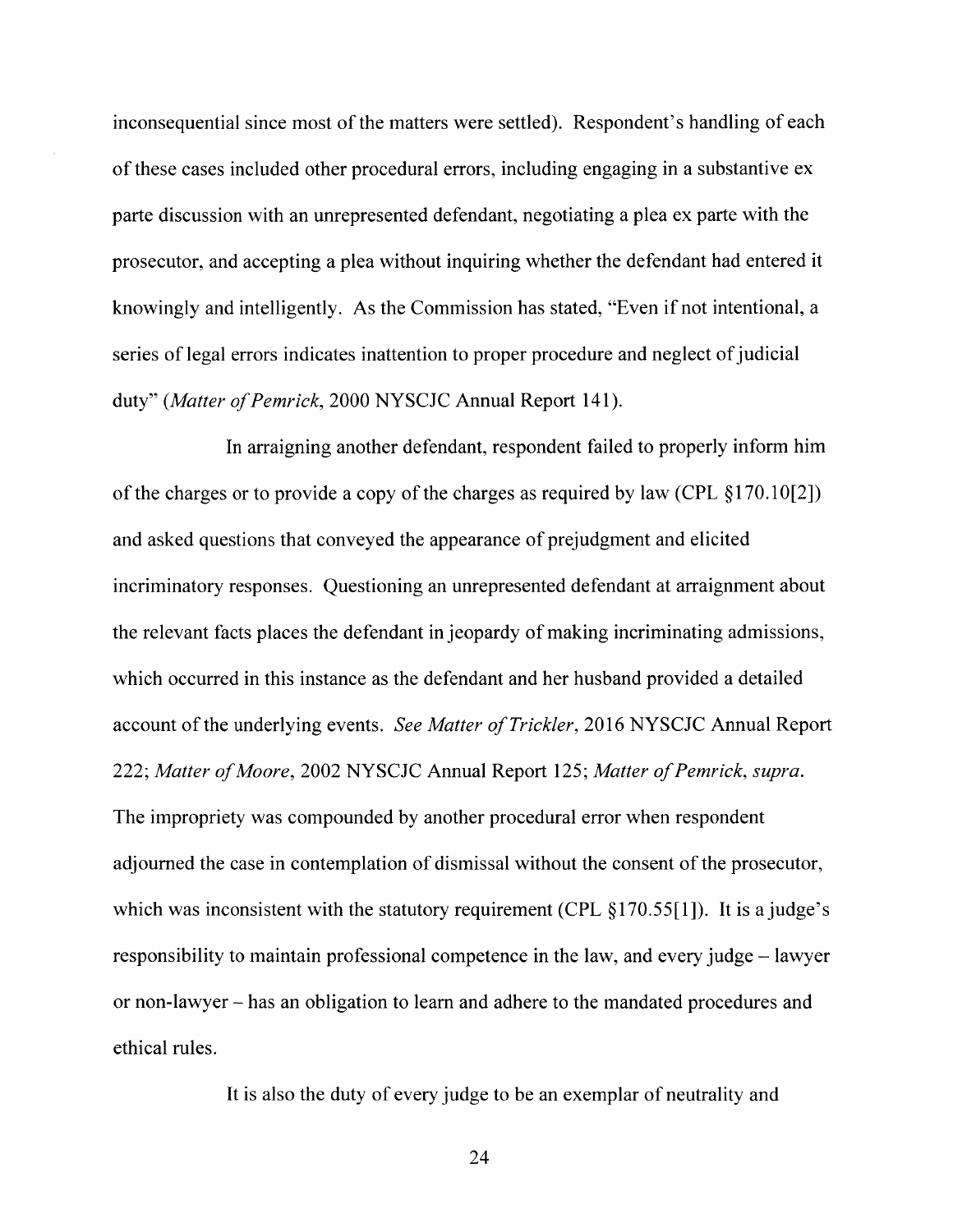courtesy not only during court proceedings, but to everyone with whom the judge deals in an official capacity (Rules, §100.3[B][3]; *see, e.g., Matter of Going,* 1998 NYSCJC Annual Report 129; *Matter of Mahon,* 1997 NYSCJC Annual Report 104). In several cases respondent violated this standard by making injudicious comments and conveying the appearance of bias. For example, she repeatedly admonished a defendant in a traffic case for negotiating a plea with the prosecutor before his arraignment, then told him, out of apparent pique, that he would not get another reduction in her court if he ever got a ticket again. In another case, after misinforming the defendant about the significance of an adjournment in contemplation of dismissal by stating, either purposely or ignorantly, that he had been "found guilty," respondent was rude and dismissive when he continued to press her about the status of the records of his case; she told him, "Just listen to me or I will throw your butt out of here," stated he could not talk to her unless he was a lawyer, and threatened to hold him in contempt unless he left the court. She conveyed the appearance of pro-landlord bias in *Hills* by threatening to send a tenant to jail ifhe did not pay the rent she had ordered, and in *Drapaniotis* by, *inter alia,* engaging in lengthy, substantive ex parte discussions with the landlords, coaching them about how to proceed and giving them legal advice, communications which she never disclosed before ordering the tenant to move from the property. While advising a prospective litigant about procedures is permissible, hearing specific information about the party's grievances ex parte is inconsistent with Rule 100.3(B)(6), which requires a judge to accord to every person with a legal interest in a case the right to be heard according to law. *See Matter of Curran,* 2018 NYSCJC Annual Report\_; *Matter of Herder,* 2005 NYSCJC Annual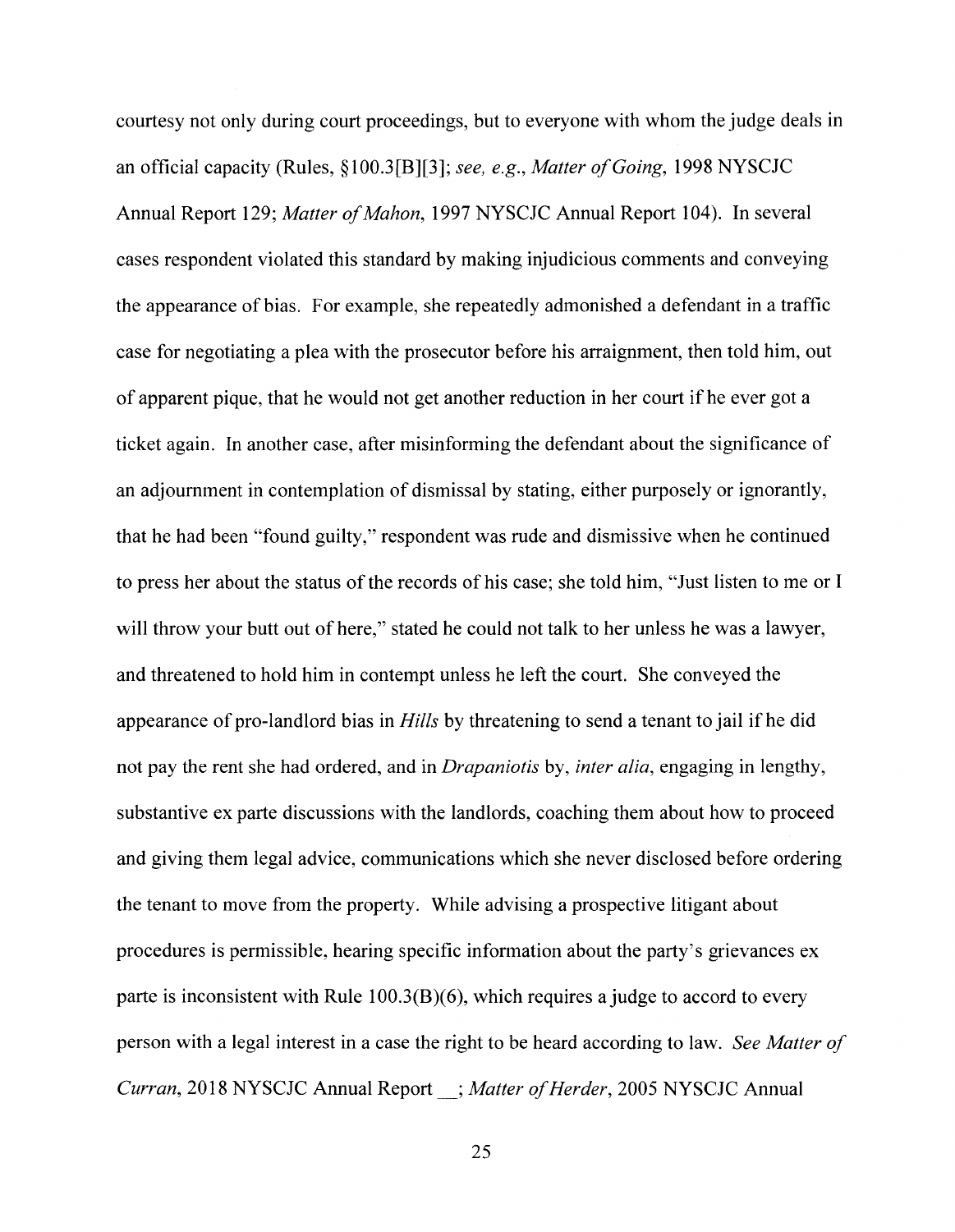Report 169; *Matter of Rock,* 2002 NYSCJC Annual Report 149.

In addition, respondent did not properly perform her administrative responsibilities in that she did not comply with court-mandated retention schedules governing court records. Respondent has acknowledged that for seven years she shredded records of traffic and other cases after one year notwithstanding that such records are required to be maintained for six years, and that she did not submit a written request to court administrators, as required, prior to disposing of the records. While it is stipulated that respondent believed that she was acting in accordance with the applicable requirements, every judge is required to be familiar with the relevant standards and to maintain professional competence in judicial administration *(see* Rules, § 100.3[C][1 ]). The failure to retain court records as required can have deleterious consequences, including thwarting the Commission's efforts to obtain a full record of relevant facts when examining a judge's conduct.

Finally, respondent held two extra-judicial positions that were incompatible with judicial office. It was contrary to the ethical rules for her to serve simultaneously for three years as court clerk of the Oxford Village Court and as acting justice of that court since doing so created the potential for conflicts of interest and impermissible ex parte communications *(Matter of Post,* 2011 NYSCJC Annual Report 141; *and see* NY Jud Ops 98-113 and 03-22). In addition, since members of fire police squads "have the powers of and render service as peace officers" (Gen Municipal Law §209-c ), it was improper for respondent to continue to serve as a fire police officer after she became a judge, notwithstanding her claim that she avoided certain fire police activities in order to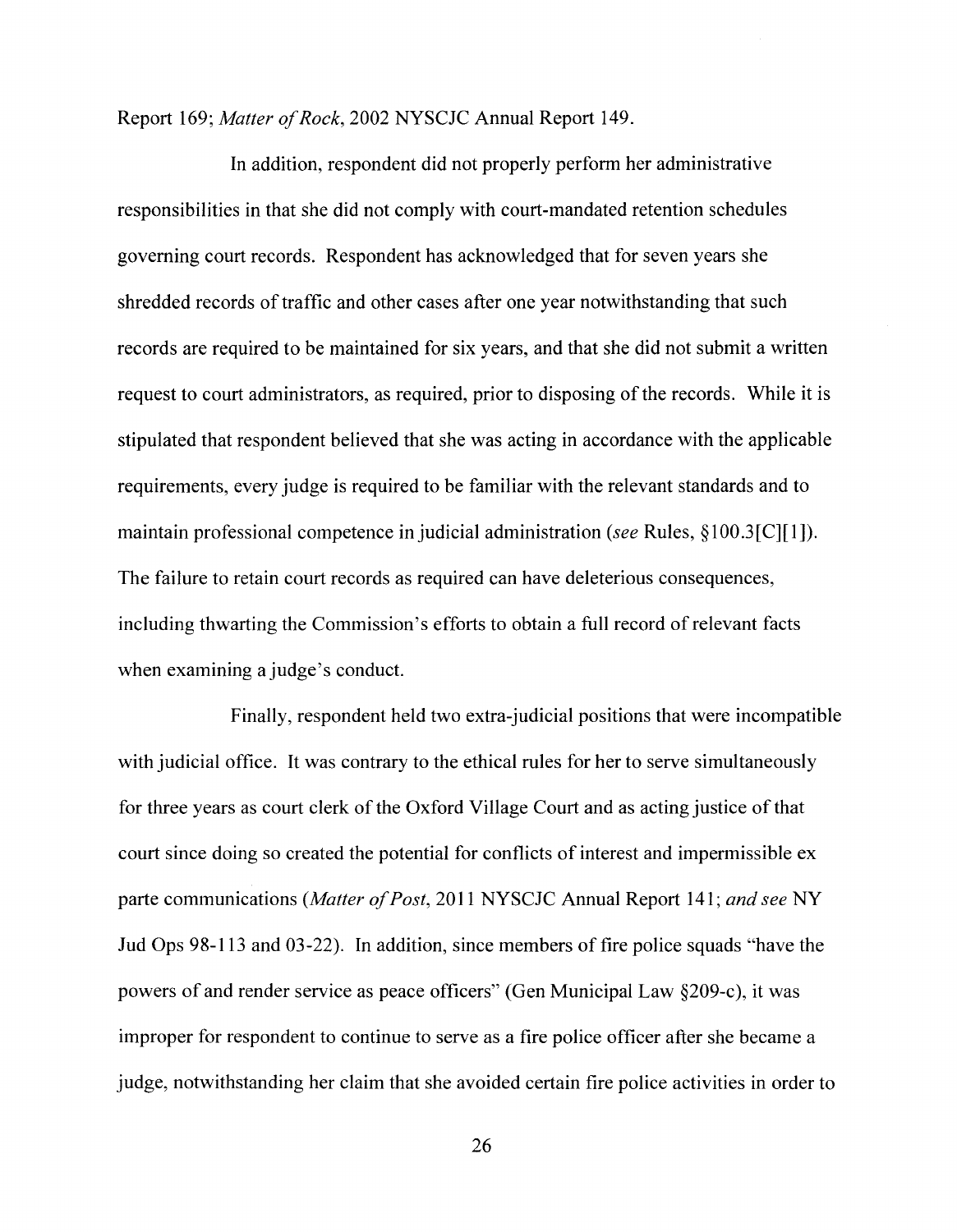avoid potential conflicts (Rules, § 100.4[C][2][b ]; *Matter of Miller,* 1995 NYSCJC Annual Report 121; *Matter of Straite*, 1988 NYSCJC Annual Report 226). Respondent resigned as a fire police officer in October 2016.<sup>1</sup>

In accepting the stipulated recommendation of censure, the most severe sanction available short of removal, we find that the totality of respondent's misconduct, and particularly the procedural and substantive irregularities in the record before us, represents a significant departure from the high standards of conduct required of every judge and reflects adversely on the judiciary as a whole. We believe, however, that the misconduct depicted herein, while serious in many respects, does not rise to the level of "truly egregious" misbehavior which has been held to warrant the ultimate sanction of removal *(Matter of Jung,* 11NY3d365, 375 [2008], quoting *Matter of Cunningham,* 57 NY2d 270, 275 [1982]). We note that respondent has acknowledged that her conduct was inconsistent with the ethical mandates and the procedures required by law, and we trust that she will abide by her pledge to conform to these standards in the future.

By reason of the foregoing, the Commission determines that the appropriate disposition is censure.

Mr. Belluck, Mr. Harding, Mr. Cohen, Ms. Corngold, Judge Falk, Ms.

 $<sup>1</sup>$  As to Charge I, while we accept the stipulation that it was improper for respondent to tell two</sup> defendants that a plea of not guilty could not be entered, we note that in doing so it appears she was acting in her capacity as a court clerk and conveying the court's policy as to defendants who had received leniency in the issuance of their traffic tickets. Such a policy would undoubtedly tend to coerce a guilty plea and thus would be improper. As a judge, respondent had an obligation to "act at all times in a manner that promotes public confidence in the integrity and impartiality of the judiciary" (Rules, §100.2[A]).